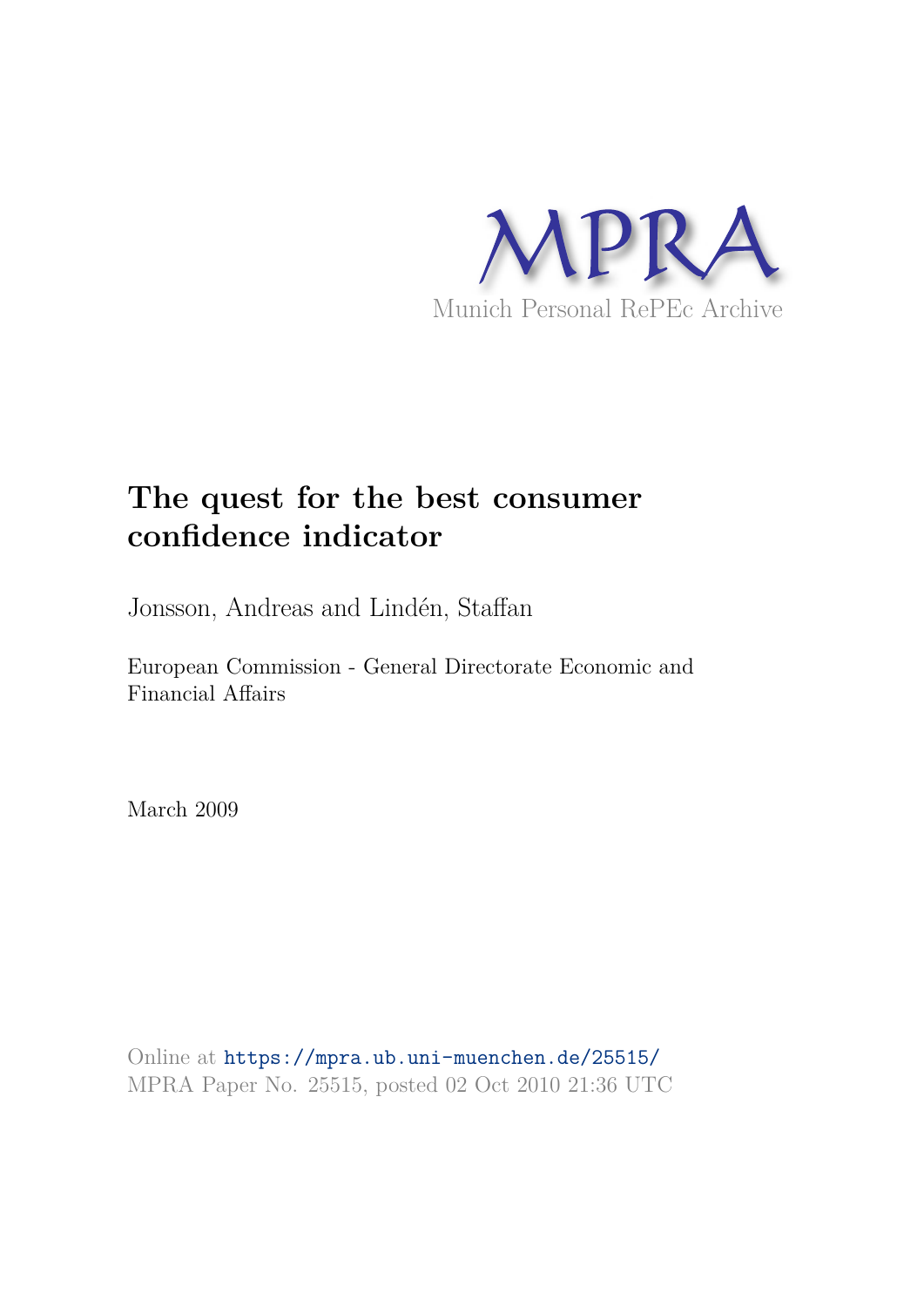# EUROPEAN ECONOMY

Economic Papers 372 | March 2009



# The quest for the best consumer confidence indicator

Andreas Jonsson and Staffan Lindén



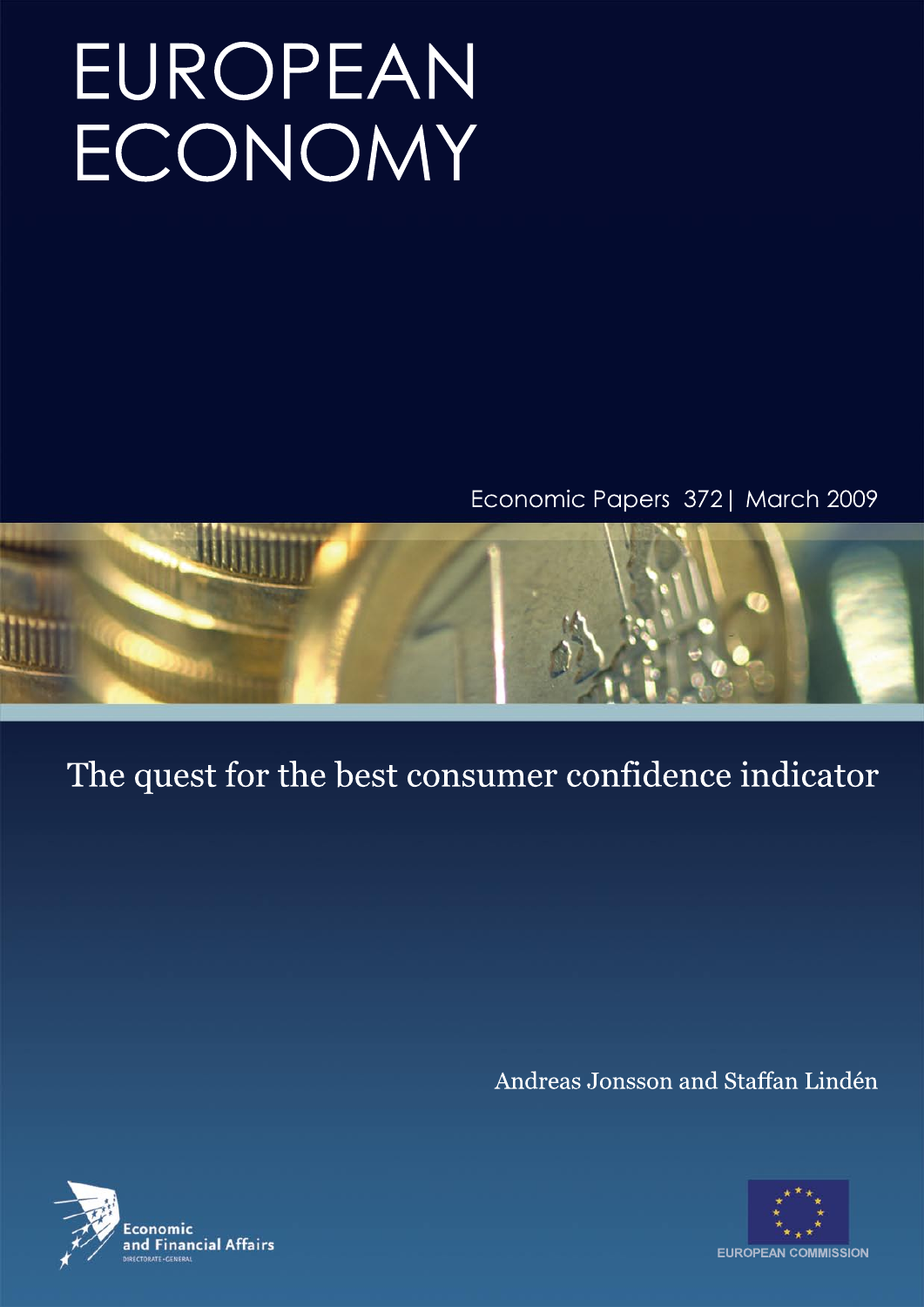**Economic Papers** are written by the Staff of the Directorate-General for Economic and Financial Affairs, or by experts working in association with them. The Papers are intended to increase awareness of the technical work being done by staff and to seek comments and suggestions for further analysis. The views expressed are the author's alone and do not necessarily correspond to those of the European Commission. Comments and enquiries should be addressed to:

European Commission Directorate-General for Economic and Financial Affairs Publications B-1049 Brussels Belgium E-mail: Ecfin-Info@ec.europa.eu

This paper exists in English only and can be downloaded from the website [http://ec.europa.eu/economy\\_finance/publications](http://ec.europa.eu/economy_finance/publications) 

A great deal of additional information is available on the Internet. It can be accessed through the Europa server ([http://europa.eu](http://europa.eu/) )

KC-AI-09-372-EN-N ISBN 978-92-79-11183-9 ISSN 1725-3187 DOI 10.2765/30159

© European Communities, 2009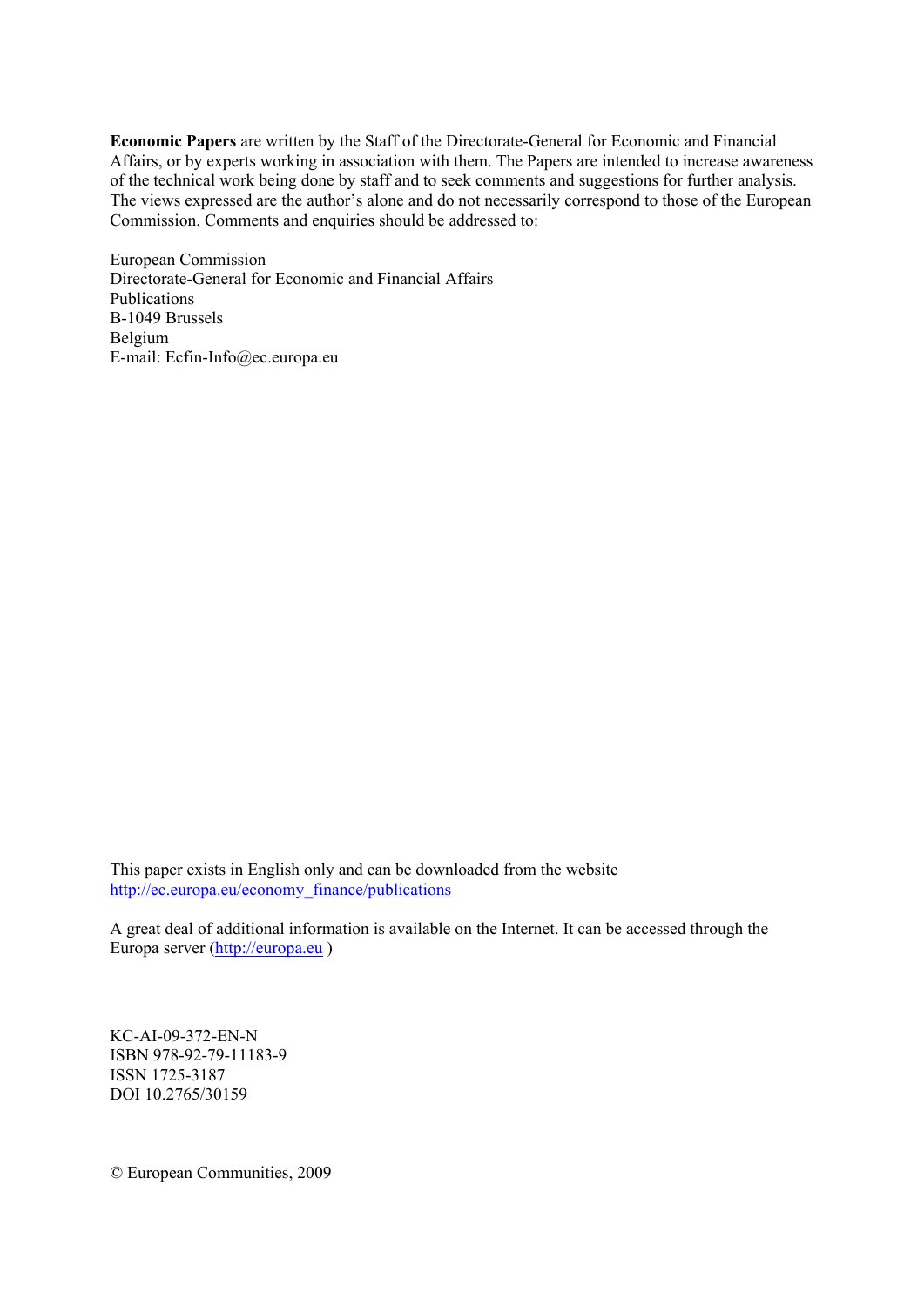## **The quest for the best consumer confidence indicator**

#### Andreas Jonsson and Staffan Lindén

European Commission, DG ECFIN, Brussels

#### **Abstract**

<span id="page-3-0"></span>1 \*

Out of 11 questions included in the EU harmonised consumer questionnaire, it is possible to construct 2 047 different consumer confidence indicators. We search through all these indicators in order to find the single indicator that has the highest correlation with private consumption growth. Moreover, we contrast this indicator to the current Consumer Confidence Indicator used by the European Commission, and some alternative indicators; also in terms of their predictive power of private consumption. The focus of the analysis is thereby on how to best exploit the information content of the current set of questions included in the harmonised consumer questionnaire, while other methodological aspects of the construction of the indicator is left aside.

In this context, we test the hypothesis that an indicator based on questions related to the household, rather than the general economy, would prove informative. It seems reasonable to assume that respondents to the surveys have better knowledge of their own economic situation than they have of the general economic situation in their country. We find that this "micro" indicator, as well as an optimal indicator that takes into account the specifics of all EU member states, outperform the current Consumer Confidence Indicator. Both these indicators also perform better than an indicator based on the popular factor methodology.

Key Words: Consumer confidence, private consumption, and predictive power

JEL Classification: E21, E27, and E29

Andreas Jonsson, seconded national expert from the Swedish Ministry of Finance, and Staffan Lindén are economists in the Directorate for Economic Studies and Research in the Directorate-General of Economic and Financial Affairs, Brussels. We thank Gabriele Giudice for valuable comments and Serenella Lami for all the administrative help she has provided. We also greatly acknowledge the interest, comments, and suggestions received at the OECD Workshop on Tendency Surveys and Cyclical Indicators in BRIC Countries, Rio de Janeiro, 2008 and European Commission Workshop on Developments in Business and Consumer Surveys, Brussels, 2008. Views expressed represent exclusively the positions of the authors and do not necessarily correspond to those of the European Commission.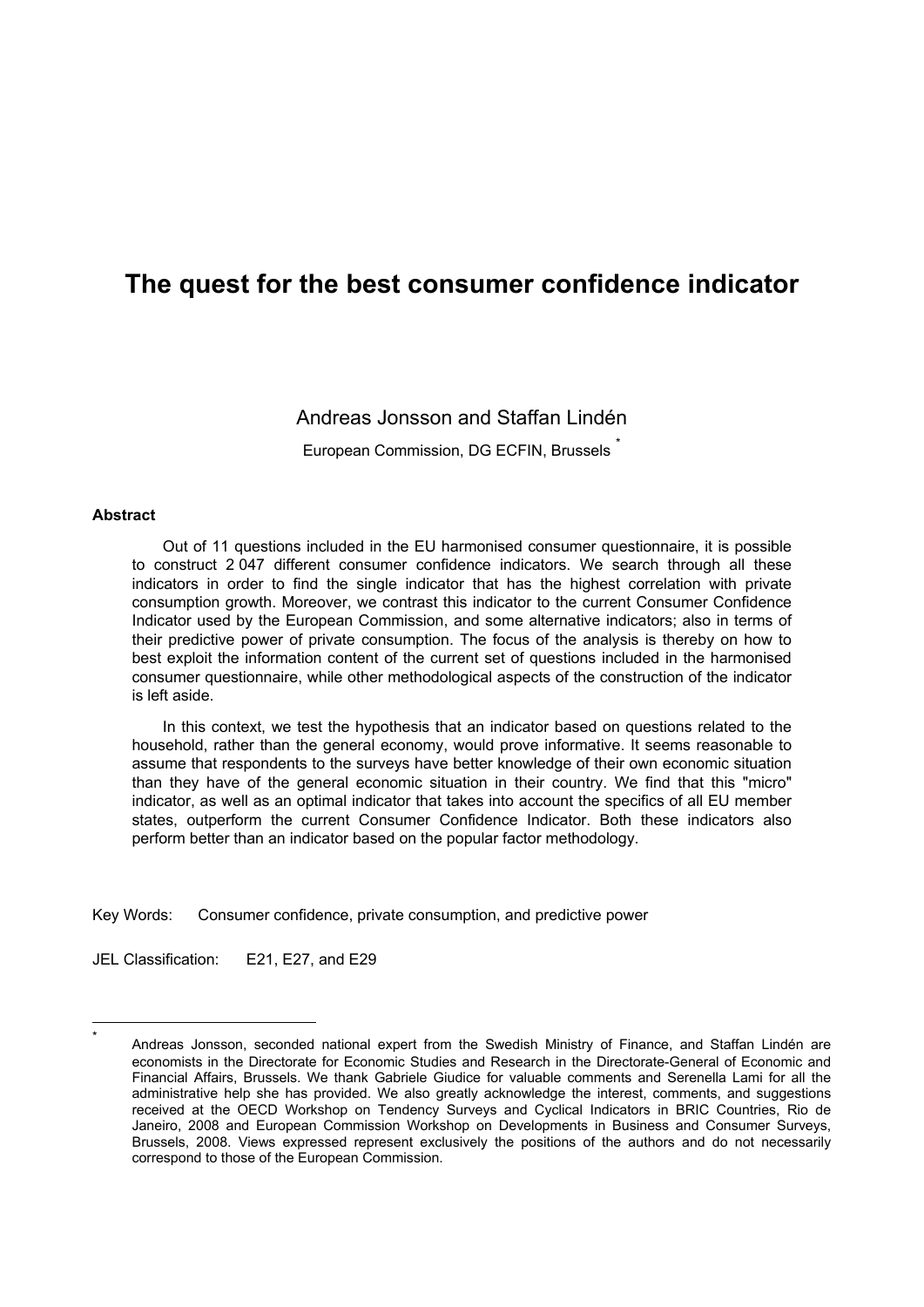#### **1. Introduction**

1

In co-operation with national partner institutes, the European Commission through the Directorate-General for Economic and financial Affairs (DG ECFIN), surveys more than 40 000 consumers across the EU each month. The results from those surveys reflect consumers' opinions about the past, current, and future economic developments, and complement quantitative statistics that are often available after significant delay. The survey data provide useful information of the current state of the economy and forecast short-term developments and hence are closely followed by economists, policy–makers, and business managers. It is thus essential that the published indicators give correct and reliable signals.

Consumer sentiment is summarised by the Commission in the Consumer Confidence Indicator (CCI), which is a composite indicator based on answers from several questions in the questionnaire. The CCI is generally viewed as a timely pointer of developments in private consumption. However, for both the EU and the euro-area aggregate, the correspondence between actual consumption growth and the CCI is somewhat weak. Therefore, the aim of this paper is to search for the best possible survey-based indicator for tracking private consumption growth at the EU and euro-area level.

The questionnaire facing consumers is composed of both macro-oriented questions (e.g. the general economic situation in the country and unemployment) and micro-oriented questions (e.g. the financial situation of the household and the intention of the respondent to spending on capital goods). The CCI is based on two questions from each of these two categories, and we will show that this set of questions is not using the information available efficiently in order to track consumption growth.

Out of 11 questions included in the questionnaire, it is possible to construct 2 047  $(2^{n}-1)$ different combinations of the questions, i.e. indicators.<sup>[1](#page-4-0)</sup> We search for the single indicator that has the highest correlation with private consumption growth. Moreover, we contrast this indicator to the CCI, and some alternative indicators, also in terms of their predictive power of private consumption. The focus of the analysis is thereby on how to best exploit the information content of the current set of questions included in the harmonised consumer questionnaire, while other methodological aspects of the construction of the indicator is left aside for future research.

Against this approach, we also test a specific hypothesis, i.e. that an indicator based on questions related to the household, rather than the general economy, would prove more informative. There are at least two a priori rationales for including micro-oriented questions rather than macrooriented questions. First, it seems reasonable to assume that respondents to the surveys have better

<span id="page-4-0"></span><sup>1</sup> The consumer questionnaire includes 12 questions, but we exclude question 12 due to lack of harmonisation across countries.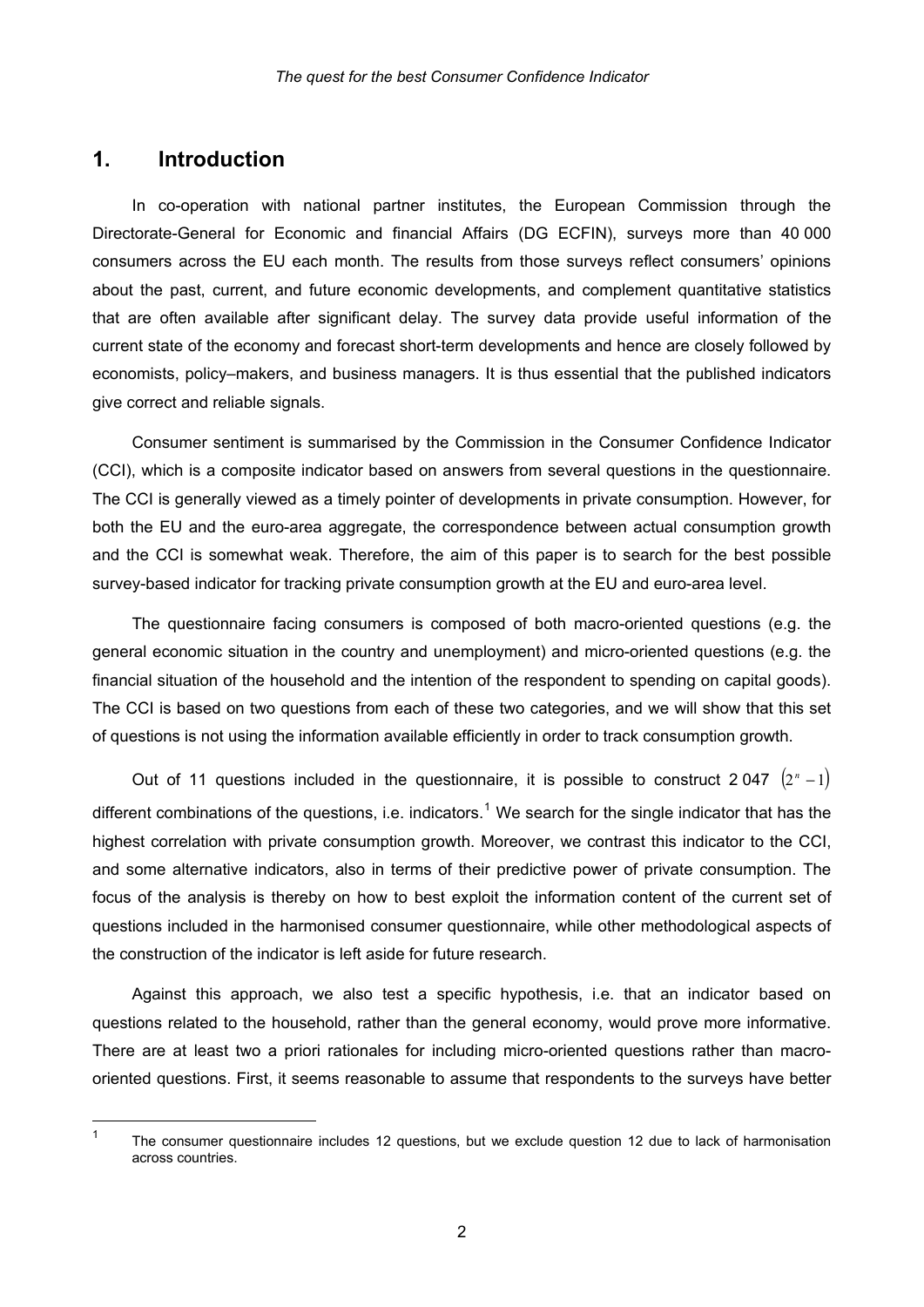knowledge of their own economic situation than they have of the general economic situation in their country. Given shortage of both time and ability, it simply makes more sense for the individual consumer to give priority to seeking information on their own economic situation rather than on the general economy. It is presumably also easier to gather information on and predict the household's own economic situation.

Second, if the aim is to predict developments in household consumption, micro questions seem preferable also on a conceptual basis. As long as survey samples are representative, the questions on household's financial situation, its intention to spend or to save (variables that may reflect the household's budget constraints) should aggregate into an indicator that resembles consumption. An indicator that includes questions on the general economic situation of the country should, on the other hand, aggregate into something that is different from consumption (possibly GDP).

The remainder of this paper is organised as follows. The following section presents an overview of the theoretical and empirical literature on consumption and the role sentiment has in explaining consumption growth. Section 3 introduces the consumer confidence indicator used by the European Commission. Here we also propose an alternative indicator and present a background to the topic. Section 4 defines the ideal indicators and compares their performance to the performance of other indicators. In Section 5 we study the predictive power of the indicators, and Section 6 summarises and concludes.

#### **2. Theoretical and empirical work**

#### **2.1 Economic Theory and Consumer Sentiment**

The role of consumer sentiment in theories of consumption behaviour is not obvious. The classical theory for explaining household's consumption behaviour is the life-cycle permanent income hypothesis (LC-PIH).<sup>[2](#page-5-0)</sup> The LC-PIH predicts that consumption depends on permanent income, which is the annuity of overall life time resources. The theory implies that consumption is unrelated to current income, and if expectations are rational, consumption will follow a random walk.<sup>[3](#page-5-1)</sup> Thus, there will be no role for consumer confidence in predicting actual consumption.

Numerous empirical studies, however, find that consumption indeed is related to current income, which consequently leads to a rejection of the life-cycle permanent income hypothesis in its purest form. To explain this deviation from the LC-PIH, some modification of its original form has been put forward. According to the model of Campbell and Mankiw (1989) some households are strict life-

1

<span id="page-5-0"></span><sup>2</sup> Friedman (1957)

<span id="page-5-1"></span><sup>3</sup> Hall (1978)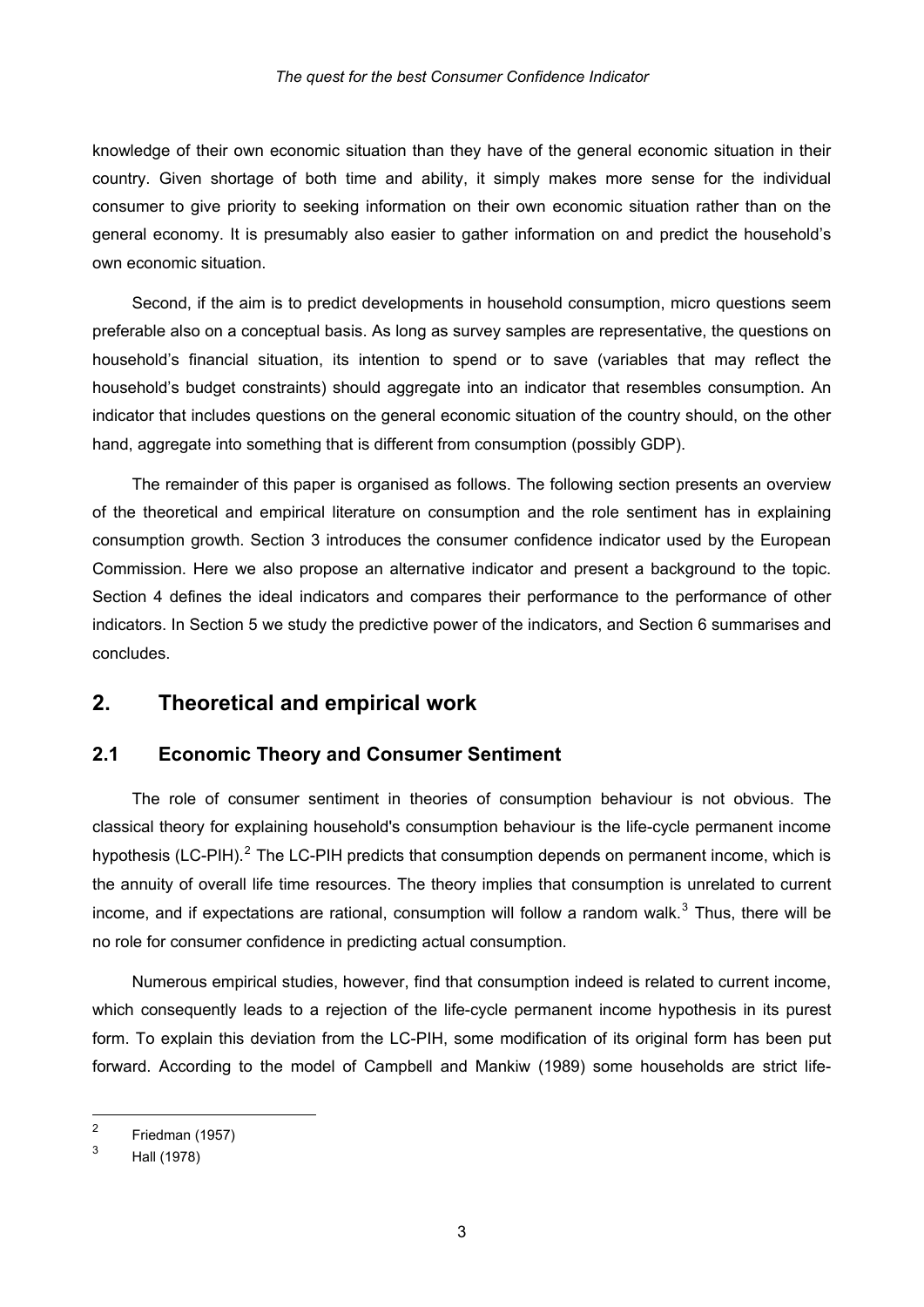cyclers, while others follow a "rule of thumb" and let their spending equal to current income. This model only leaves room for consumer sentiment to predict spending through the income channel.

Another line of reasoning concerns uncertainty. This, so called, uncertainty hypothesis states that the more income uncertainty consumers are facing, the more prone to be myopic they are, and hence they are less likely to show a life-cycle behaviour. Instead they are more prone to act myopic. A large drop in current income would increase uncertainty and the need for precautionary savings, thereby lowering consumption. Thus, this hypothesis can explain a positive link between current income and consumption, a linkage which should be increasing with uncertainty (Blanchard and Fischer, 1989). By reflecting uncertainty, consumer sentiment may therefore also be useful for predicting spending.

Overall, these theories leave very little room for sentiment to play a role in determining consumption. Some have even argued that consumer sentiment simply reflects other economic determinants of private consumption. According to this view, once the appropriate underlying economic determinants have been identified and properly measured, there is no additional information value in consumer sentiment.

However, in his seminal work, Katona (1968) question this view and claim that private consumption is determined by both the consumer's ability (disposable income, wealth) and willingness to pay. The latter, he argues, derives from complex psychological factors and cannot in a convenient way be explained by a simple hard measure, such as income. Movements in consumer sentiment would capture changes in the willingness to pay. Thus, according to this line of reasoning, consumer sentiment is not just a reflection of hard data, but captures something unique - of incremental importance - to private consumption. This is also along the line of reasoning by Blanchard (1993), who argues that the spontaneous fall in US household consumption in the early 1990's was caused by households "animal spirits".

#### **2.2 The Predictive Power of Consumer Sentiment – what does the empirical literature say?**

The empirical research using consumer surveys for predicting developments in private consumption has mainly been based on consumer surveys done in the US. There are two closely watched US consumer surveys: the University of Michigan's Index of Consumer Sentiment (ICS) and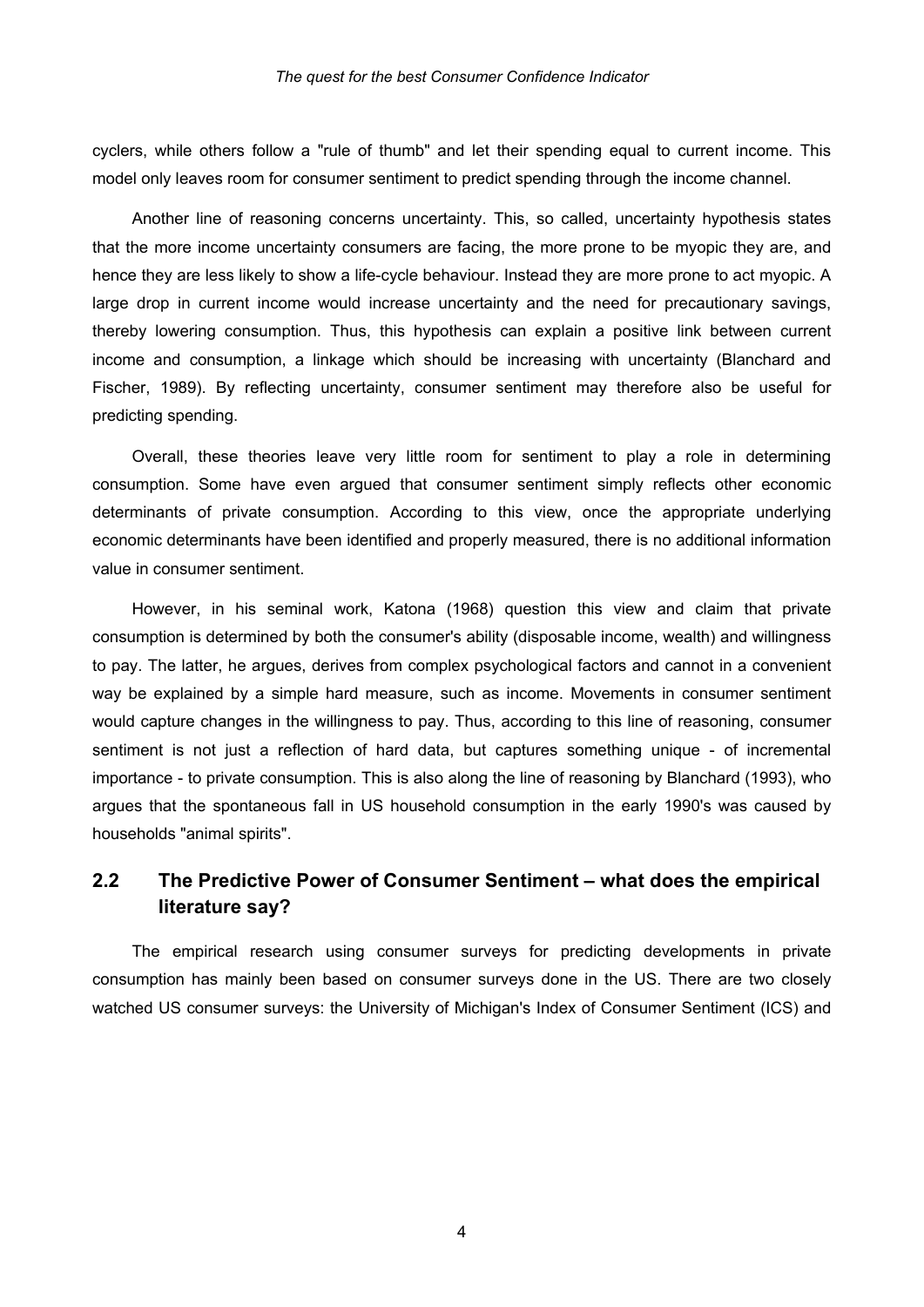the Conference Board Index (CBI). $<sup>4</sup>$  $<sup>4</sup>$  $<sup>4</sup>$  Bram and Ludvigson (1998) find that the CBI provides</sup> incremental predictive value for private consumption. Eppright et al. (1998) conclude that consumer expectations have superior predictive power, in comparison to other economic indicators. Carroll et al. (1994) take a two-step approach. First, they ask whether consumer sentiment has predictive power for future consumption spending; second, whether this power persists also after controlling for other available indicators. They conclude that there is at least some incremental predictive power of the consumer sentiment. In contrast to many other studies, Howrey (2001) recognises that for real-time forecasters an important advantage of consumer confidence data is that it is provided monthly with a very short publication delay. This means that even a contemporaneous value of confidence may be used as a predictive variable. In his study, Howrey finds that including consumer sentiment (ICS) has a statistically significant effect when forecasting quarterly private consumption, although its incremental value is fairly modest.<sup>[5](#page-7-1)</sup> However, when taking into account private consumption and disposable income for the first month of the quarter, this small value added vanishes.

While most US studies seem to confirm the predictive power of consumer sentiment there are exceptions. Ludvigson (2004) finds that, once controlling for other explanatory variables, both the ICS and the CBI have only a modest incremental predictive power for consumer spending. Moreover, by using a real-time data set, Croushore (2006) finds that consumer confidence does not improve forecasts of private consumption once controlling for lagged private consumption and stock prices. Also, Madsen and McAleer (2000) find consumer confidence unable to predict consumption.

For the UK, Easaw et al. (2005) find that consumer confidence predicts household's consumption of durable goods. The predictive power of confidence is not only due to its capacity to predict labour income, and thereby indirectly also spending, but confidence also seems to have a direct link to spending. However, confidence ability to predict spending on non-durable goods seems to pass only via the income channel.

In sum, even though the above studies in general suggest that consumer confidence has predictive power in explaining developments in consumer spending, it is of course impossible to rule out that it is not just a reflection of omitted variables, yet to be discovered. The studies above do, however, include control variables by guidance from economic theory (labour income, interest rate, wealth etc.) Furthermore, since the construction of consumer confidence indicators varies across

1

<span id="page-7-0"></span><sup>4</sup> The ICS is based on the responses to five questions: (1) household's current finances, (2) current buying conditions, (3) finances in the year ahead, (4) general business conditions in the year ahead, and (5) general business conditions over the next five years. The CBI consists of the following five questions: (1) current business conditions, (2) current employment conditions, (3) business conditions, (4) employment conditions, and (5) total family income for the next six months. Besides the different questions in the two surveys, both the calculation of the indexes and survey methods differ as well.

<span id="page-7-1"></span><sup>5</sup> Additionally, Howrey (2001) finds that the ICS, either by itself or in conjunction with other indicators, predicts future growth rates of GDP.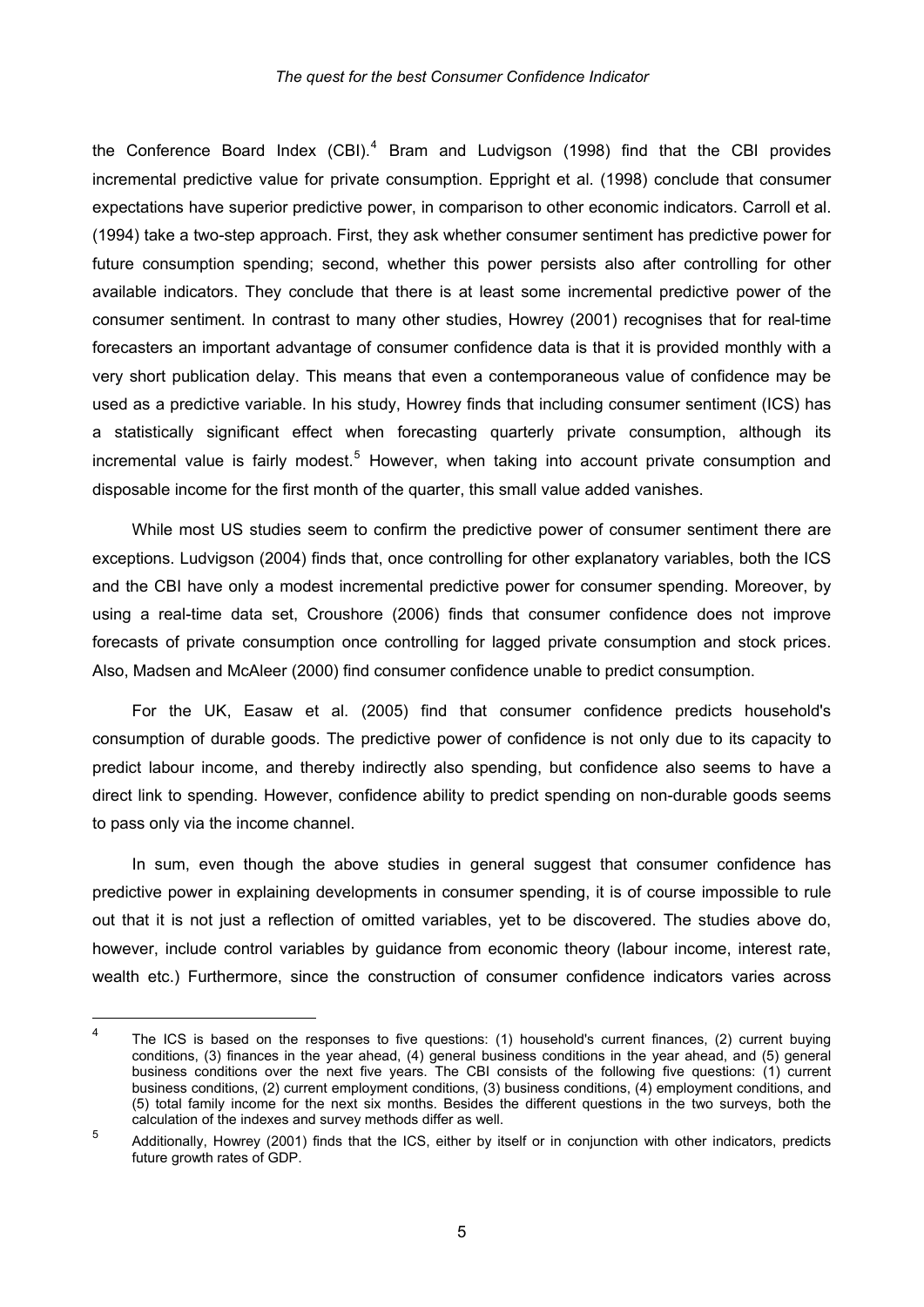countries, the findings for the US and the UK cannot necessarily be generalised to hold also for other countries. Moreover, the mechanism behind sentiment and actual consumption growth may differ substantially across countries. Unfortunately, empirical evidence from other countries is scarcer.

#### **3. Consumer confidence indicators and their construction**

#### **3.1 The EC Consumer Confidence Indicator**

1

The European Commission launched the first harmonised consumer survey in 1972. Five countries originally took part in the survey: Belgium, Germany, France, Italy, and the Netherlands. From the beginning the survey was conducted three times a year, but surveys with higher frequency were gradually introduced and by 1986 all participating member states conducted monthly surveys. Over the years, the number of countries included in the programme has expanded, and now it covers 29 countries.<sup>[6](#page-8-0)</sup> At present, nearly 40 000 consumers are surveyed each month using a questionnaire that contains 15 questions, 12 monthly and 3 quarterly.

The four questions included in the Consumer Confidence Indicator (CCI) are:<sup>[7](#page-8-1)</sup>

- Q2 How do you expect the financial position of your household to change over the next 12 months?
- Q4 How do you expect the general economic situation in this country to develop over the next 12 months?
- Q7 How do you expect the number of people unemployed in this country to change over the next 12 months?
- Q11 Over the next 12 months, how likely is it that you save any money?

Thus, all questions included in the CCI are forward looking and cover expectations of both the households own economic situation (Q2, Q11) and the general economy (Q4, Q7). An additional observation is thus that the questions stem from two different categories of questions, which can be termed micro-oriented questions (e.g. the financial situation of the household and the intention of the respondent to save money) and macro-oriented questions (e.g. the general economic situation in the country and unemployment). The Consumer Confidence Indicator is composed of two questions from

<span id="page-8-0"></span><sup>6</sup> 26 out of 27 Member States (Ireland is currently missing), and Croatia, the former Yugoslav Republic of Macedonia and Turkey.

<span id="page-8-1"></span><sup>7</sup> This set of questions was introduced in January 2002, following a report from the IFO institute, commissioned by the Commission (Goldrian et. al, 2001). Before the confidence indicator was calculated from five questions (Q1, Q2, Q3, Q4 and Q11). The complete harmonised questionnaire is attached in Appendix.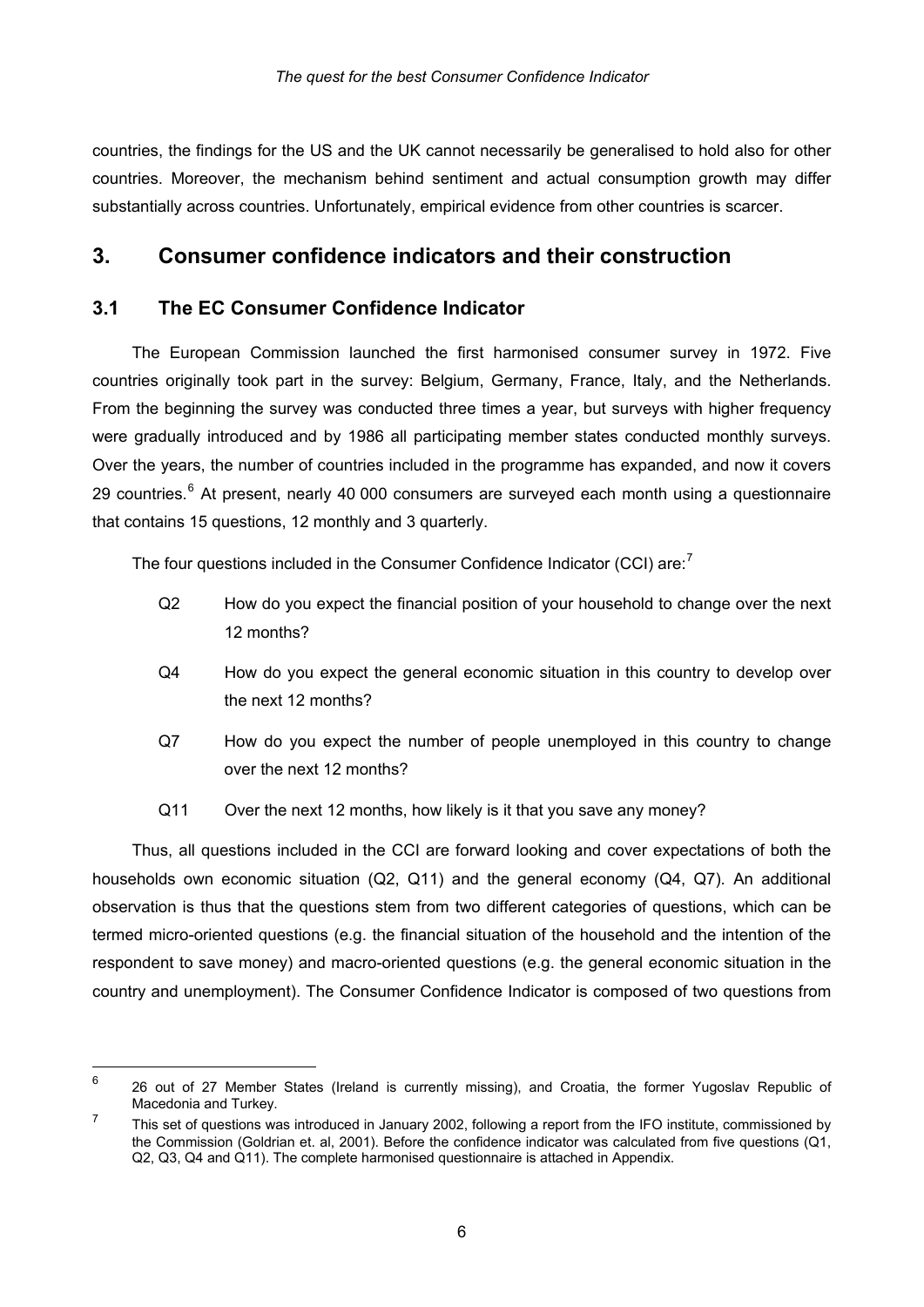each of these two categories. A complete list of the questions and their categorisation can be found in Table A1.

On the basis of the distribution of the various answering options for each question, aggregate socalled balances are calculated for each question. Balances are the difference between positive and negative answering options, measured as percentage points of total answers. More specifically, there are six answering options: very positive (a lot better, increase sharply, etc.); positive (a little better, increase, etc.), neutral (stay the same, etc.), negative (a little worse, decrease, etc.), very negative (a lot worse, fall sharply, etc.) and don't know. The balances are calculated on the basis of weighted averages according to the formula:

$$
B = (PP + \frac{1}{2}P) - (\frac{1}{2}M + MM),
$$
 (1)

where PP denotes the percentage of respondents with the most positive answer, P the positive, M the negative and MM the most negative. Hence, neither the neutral answering option (stay the same) nor the uncertain answer (don't know) is taken into account. By construction, the balances are bounded between -100, when all respondents choose the most negative option, and +100, when all respondents choose the most positive option.

The CCI is then calculated by averaging the balances from the four questions above. More specifically, the Consumer Confidence Indicator can be expressed as:

$$
|CC| = (BQ2 + BQ4 - BQ7 + BQ11)/4.
$$
\n<sup>(2)</sup>

Thus, all four questions receive an equal weight in the calculation of the CCI. In order to calculate the EU and euro-area aggregates, the national results are weighed according to the level of household consumption expenditures in the specific country. This implies that a consumer in a larger country receives a higher weight than a consumer in a small country, which is justified by their different national, rather than individual, consumption levels. Note that since the balances are not normalised, questions with higher volatility will dominate the movements of the CCI. For both the EU and the euro area, the macro questions have significantly higher volatility than the micro questions (for descriptive statistics of all the questions, see Table A1 in the appendix). The same pattern with higher volatility in responses to macro questions has also been noticed for US data (Dominitz and Manski, 2004).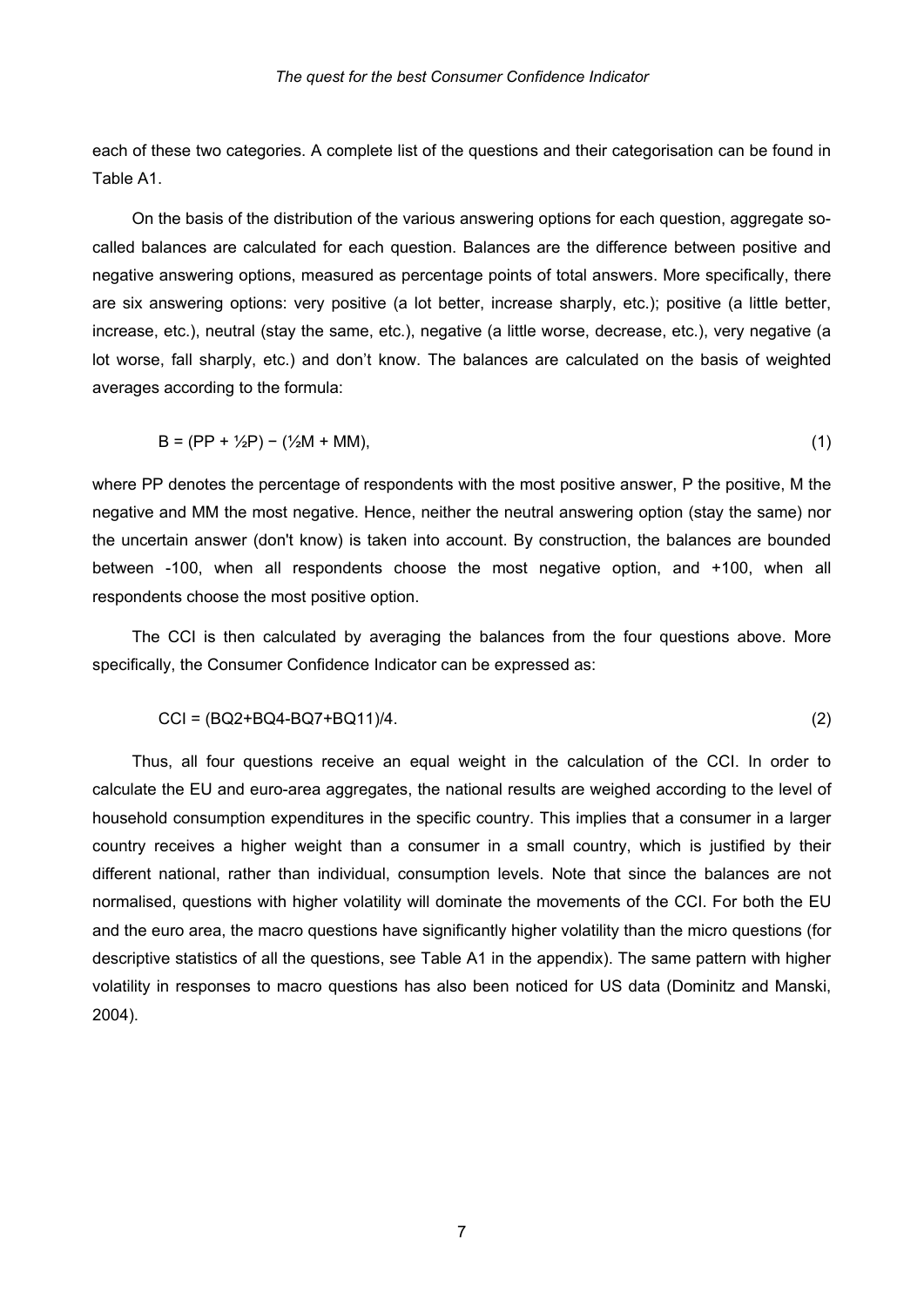#### **3.2 The micro consumer confidence indicator – an alternative confidence indicator**

The CCI tracks real consumption growth only to a limited extent. First, the correlation between the CCI and the reference series, private consumption growth, is relatively low, below 0.7. Second, and more important for forecasting and policy use, the indicator has in the recent past produced a very different signal than what is realised in the reference series. In this section we therefore put forward an alternative indicator based on micro questions.

Our hypothesis is that an indicator based on questions related to the household economy, rather than the general economy, would prove more informative than the CCI. There are at least two a priori rationales for including only micro-oriented questions rather than macro-oriented questions. First, it seems reasonable to assume that respondents to the surveys have better knowledge of their own economic situation than they have of the general economic situation in their country. This thought has been put forward and confirmed earlier in the literature (see e.g. Dominitz and Manski (2004) for US data). Given shortage of both time and ability, it simply makes more sense for the individual consumer to give priority to seeking information on their own economic situation rather than on the general economy. It is presumably also easier to gather information on and predict the household's own economic situation.

Second, if the aim is to predict developments in household consumption, micro questions seem preferable also on a conceptual basis. As long as survey samples are representative, the questions on household's financial situation, its intention to spend or to save (variables that may reflect the household's budget constraints) should aggregate into an indicator that resembles consumption. An indicator that includes questions on the general economic situation of the country should, on the other hand, aggregate into something that is different from consumption (possibly GDP). On this second argument, economic theory is not conclusive. On the one hand, micro questions seem to be more consistent with the Campbell& Mankiw model, where sentiment may predict spending via the income channel, since they more directly relate to the income of the household. On the other hand, according to Katona's more general view, sentiment reflects households' willingness to spend, which may well be reflected also in macro questions.

As an alternative to the CCI, we propose to use a different set of questions to produce a microconsumer confidence indicator (MCCI). It includes four questions, all selected from the micro category. Using the same methodology as for calculating the CCI, the four questions included in the micro indicator are:

8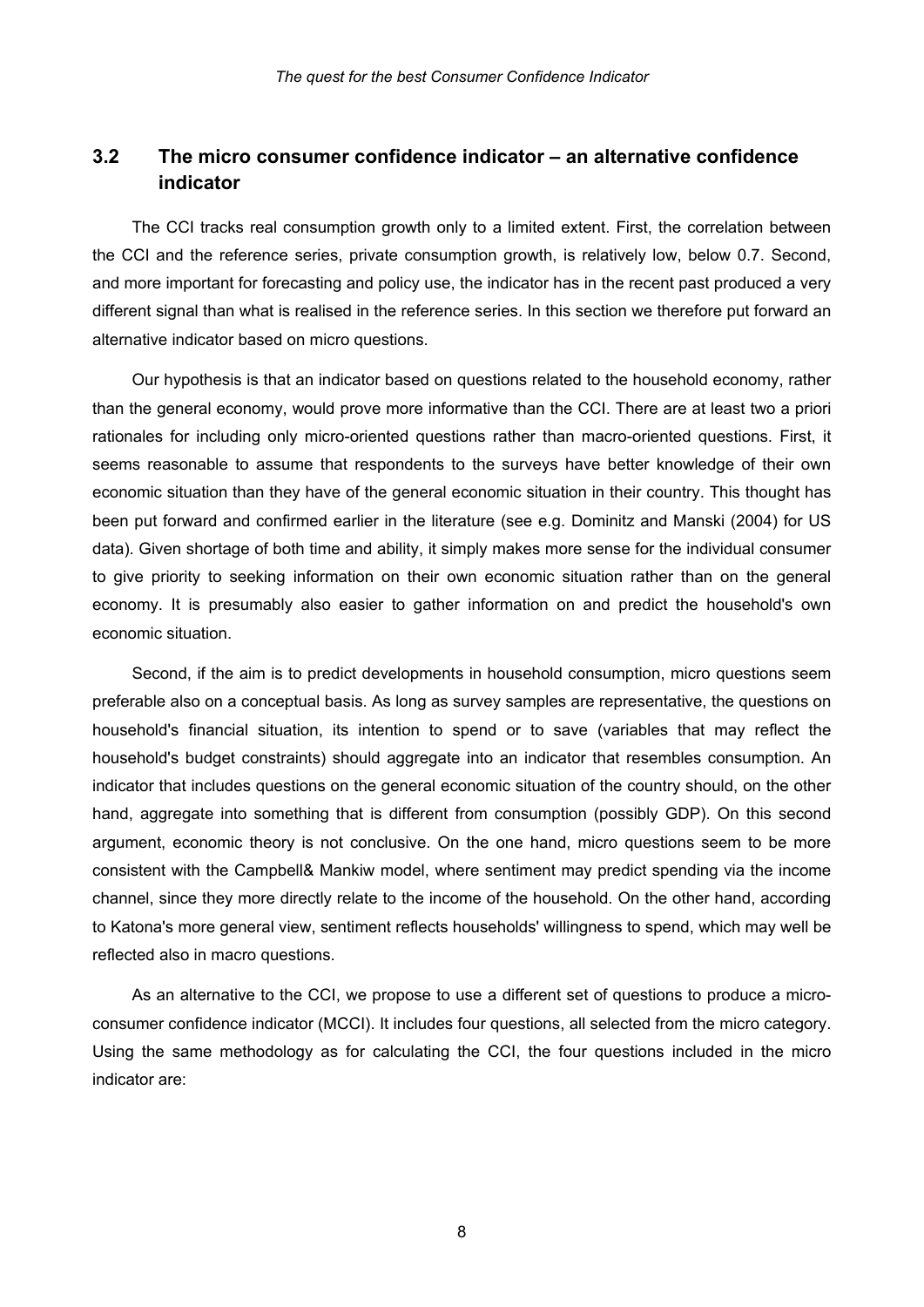- Q1 How has the financial situation of your household changed over the last 12 months?
- Q2 How do you expect the financial position of your household to change over the next 12 months?
- Q8 In view of the general economic situation, do you think that now it is the right moment for people to make major purchases such as furniture, electrical/electronic devices, etc.?
- Q9 Compared to the past 12 months, do you expect to spend more or less money on major purchases (furniture, electrical/electronic devices, etc.) over the next 12 months?

#### **Figure 1: Consumption growth and consumer confidence indicators for the euro area, standardised by the mean**



Source: European Commission and own calculations

For the euro area, the MCCI seems to have done a better job in tracking y-o-y consumption growth in the past (see Figure 1). Fore example, looking at the developments of the indicators in the recent past, the message using the micro indicator is rather different from the one provided by the CCI. The MCCI has signalled a much more subdued growth path for private consumption, and the decline has also been deeper, underlining the severity of the current slowdown. More importantly, before turning down in mid 2007, the micro indicator just barely managed to sneak above its long-term average. The CCI, on the other hand, has been well above its long-term averages for almost two years, and thus signalled strong consumption growth, something which has not been realised. A more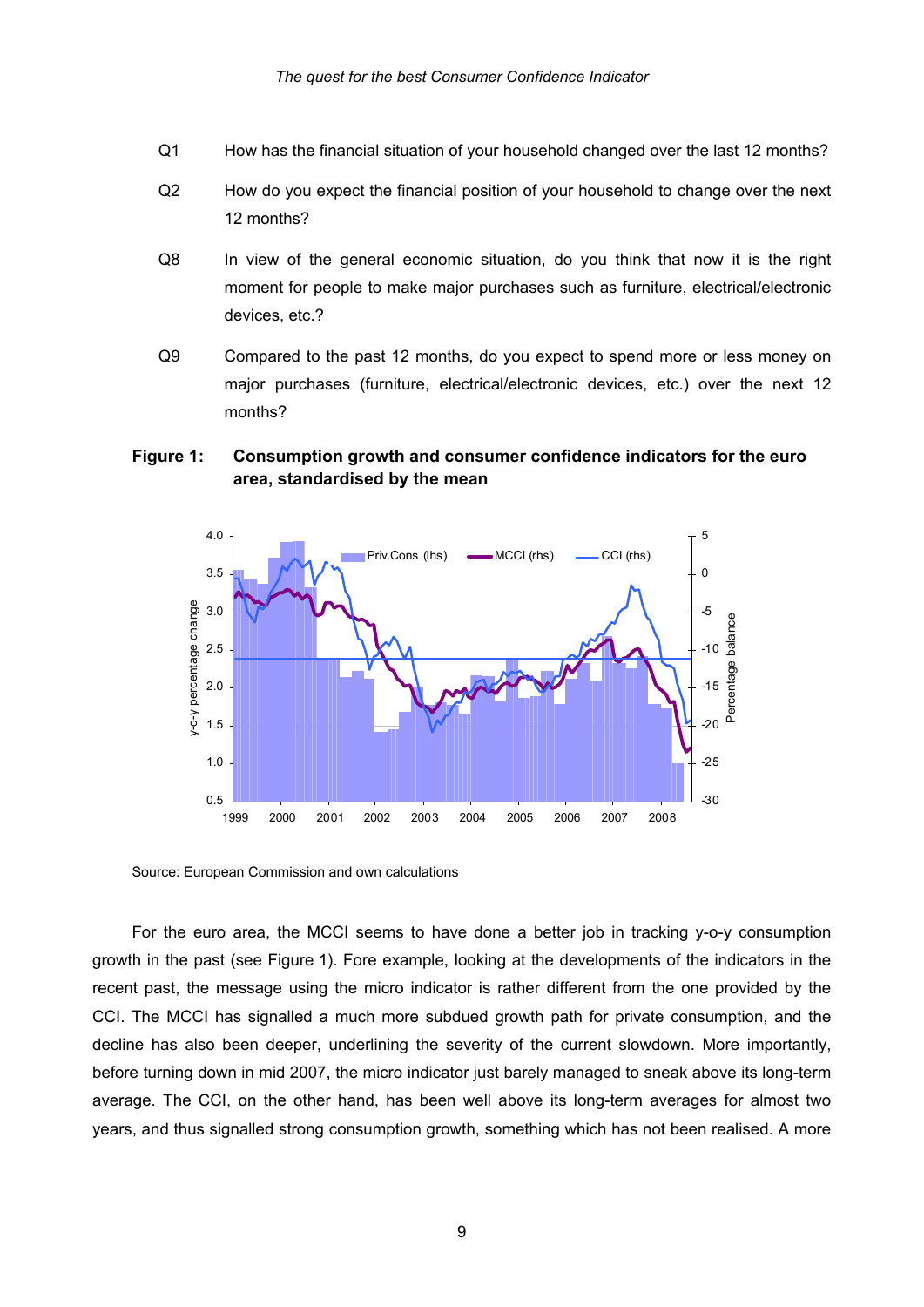in-depth comparative analysis of the MCCI and the CCI is done in the next section, where they are compared with all possible indicators that can be constructed with the answers to the EU harmonised consumer surveys.

#### **4. Defining and finding the best indicator(s)**

1

Building on the questions of the EU consumer survey, we aim at finding the indicator that has the highest coincident and leading correlation with private consumption growth. As mentioned previously, out of the 11 questions incorporated in the questionnaire, there exist 2 047 potential indicators. In this section, we calculate the coincident and leading correlations for all those indicators and rank them in descending order of correlation. Furthermore, the derived optimal indicator<sup>[8](#page-12-0)</sup> is compared in more detail to the CCI, the above described micro indicator (MCCI), and a global optimal indicator, which is optimised across all countries. We also make a comparison with an indicator calculated based on factor analysis (see Gayer and Genet, 2006). Although our main interests are the EU and the euroarea aggregates, we also examine how the indicators perform at a country level. As a second step, we evaluate a selection of indicators by the additional predictive power they provide in a simple forecast model of consumption.<sup>[9](#page-12-1)</sup>

The focus is on how to better capitalise on the current set of questions included in the harmonised consumer survey. Thus, the study is limited in the sense that we only consider the questions that are currently asked in the consumer surveys, and leave the issue of other methodological aspects of how to construct indicators aside to future research. We deem, however, that many other issues, such as normalisation and seasonal adjustment, are less important than the choice of questions.<sup>[10](#page-12-2)</sup> Furthermore, since we are looking for a monthly indicator, we disregard the additional quarterly questions included in the harmonised EU questionnaire.

<span id="page-12-0"></span><sup>8</sup> Depending on the criteria imposed for determining optimality (e.g. coincident correlation, leading correlation, predictive power, or a combination), several different indicators can be judged as optimal.

<span id="page-12-1"></span><sup>9</sup> Other potential aspects to evaluate are the ability of the consumer confidence indicator to detect turning points and its volatility. First, we argue that although detecting turning points is an important matter, it is difficult to do an empirical evaluation, as our reference series starts only in 1995. There are simply too few cyclical turning points. Second, concerning the volatility of the indicators, being a monthly indicator, we ideally would like it to provide reliable information each month. In practice, however, the survey indicators are somewhat noisy, which implies that the outcome for a single month should be interpreted tentatively, since it does not provide a certain signal for future changes. A popular measure of volatility is the so-called month of-cyclical dominance (MCD). The MCD measure indicates the fewest number of months needed for the movement in the trend component to exceed the irregular component. We calculated this measure for all indicators, but for the vast majority it does not provide any additional information that allows us to distinguish between indicators. In general, the MCD was low (1-2 months), which is very good as it implies that the indicators are smooth and that the signals provided are reliable just after a few months.

<span id="page-12-2"></span><sup>&</sup>lt;sup>10</sup> We have recalculated the CCI by first normalising the balances for their respective means and standard variations. It turned out that this normalised CCI was as correlated with actual private consumption growth as the non-normalised CCI.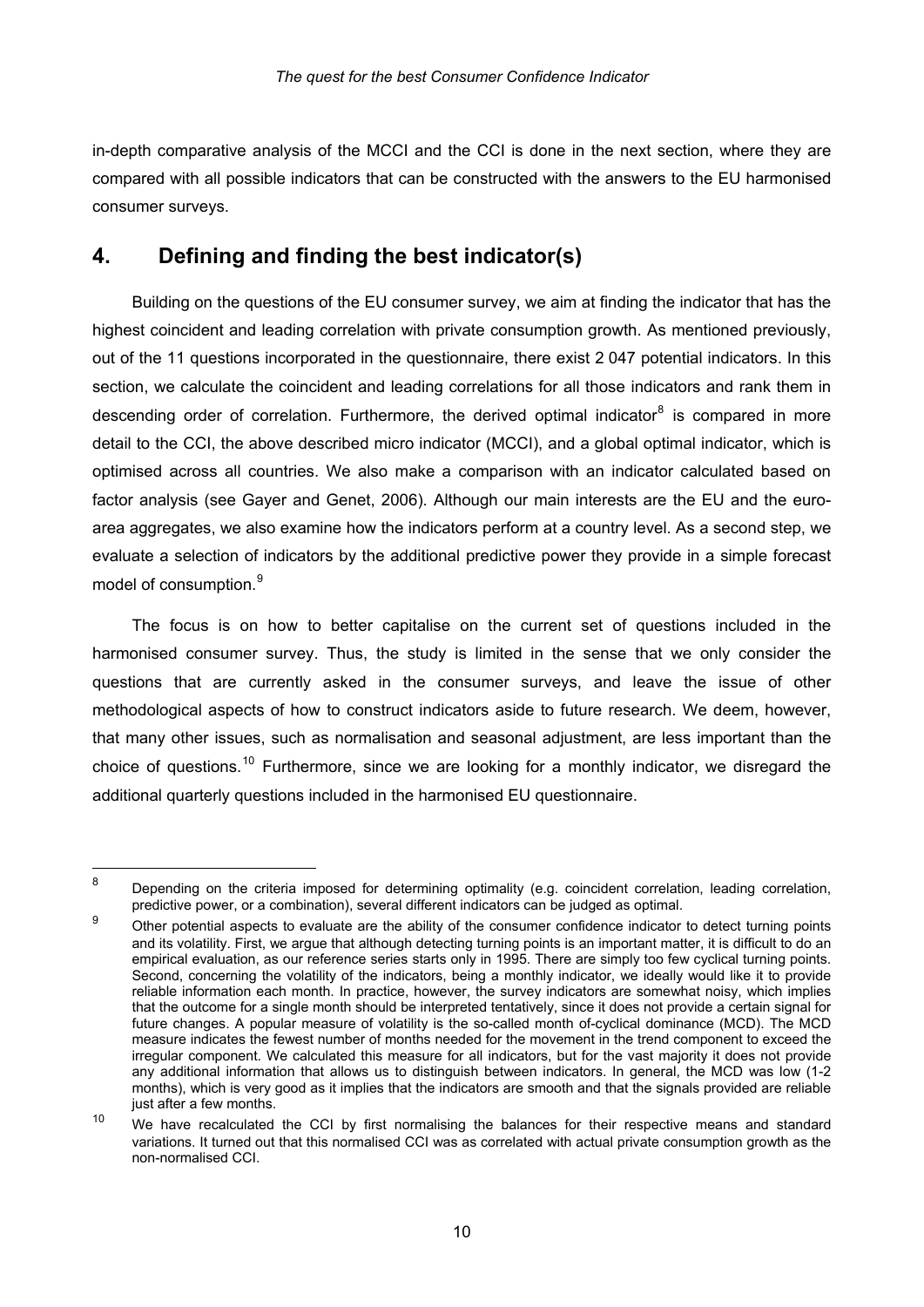Ideally one would strive for an indicator with as good leading properties as possible. It turns out, however, that rather than leading, most of our derived indicators are either coincident or lagging. One should keep in mind that the consumer confidence indicators are available on a monthly basis, with a significantly shorter publication lag than consumption data from the national accounts. The coincident CCI may therefore serve as a proxy for current unobserved consumption. Furthermore, in most cases, the indicators with high coincident correlations also have relatively high leading correlations, i.e. correlation with private consumptions one or more quarters ahead. The choice of indicator would therefore often be the same no matter if we look at coincident or leading properties. In the subsequent analysis, we search for two optimal indicators; one which has the single highest coincident correlation and another which has the highest correlation with a one-quarter lead.

As a reference variable we use household private expenditures, chain-linked volumes, from the quarterly national accounts provided by Eurostat. The series is transformed into year-on-year percentage changes. This transformation is not obvious, but choosing year-on-year changes instead of e.g. quarter-on-quarter changes can be justified for at least two reasons. First, all the harmonised questions in the consumer surveys refer to a 12-month horizon, and should in principle therefore also correspond better to developments over this period. Second, it is by far the most commonly used transformation when comparing survey data to reference series. The popularity of the year-on-year transformation may derive from that it is a smoother reference series than the quarterly one (since it can be expressed as a moving sum of quarterly differences).

As private consumption growth is only available at a quarterly frequency, either the reference series has to be made monthly or the survey data have to be transformed into a quarterly frequency. We choose the second alternative. The main reason for this choice is that forecasters are in general mainly interested in the quarterly outcomes of national accounts data. Transforming quarterly data into monthly also requires more, and less plausible, assumptions than transforming monthly series into quarterly. Therefore, before calculating any correlations, the monthly survey data is transformed into quarterly data by calculating the average balance of the three months in each quarter.<sup>[11](#page-13-0)</sup>

#### **4.1 The optimal indicator at EU and euro area level**

<span id="page-13-0"></span>Table 1 and Table 2 present the correlations and rankings for six different consumer confidence indicators in the EU and the euro area, respectively. The first two indicators in each table are the highest ranked indicators for coincident and leading correlation among the 2 047. The third is the globally optimal indicator, which is an indicator derived from an optimisation taking into account both the coincident and leading properties, and it should be the least harmful to use across all countries. This indicator is further described in the following section 4.2. The following two indicators are the CCI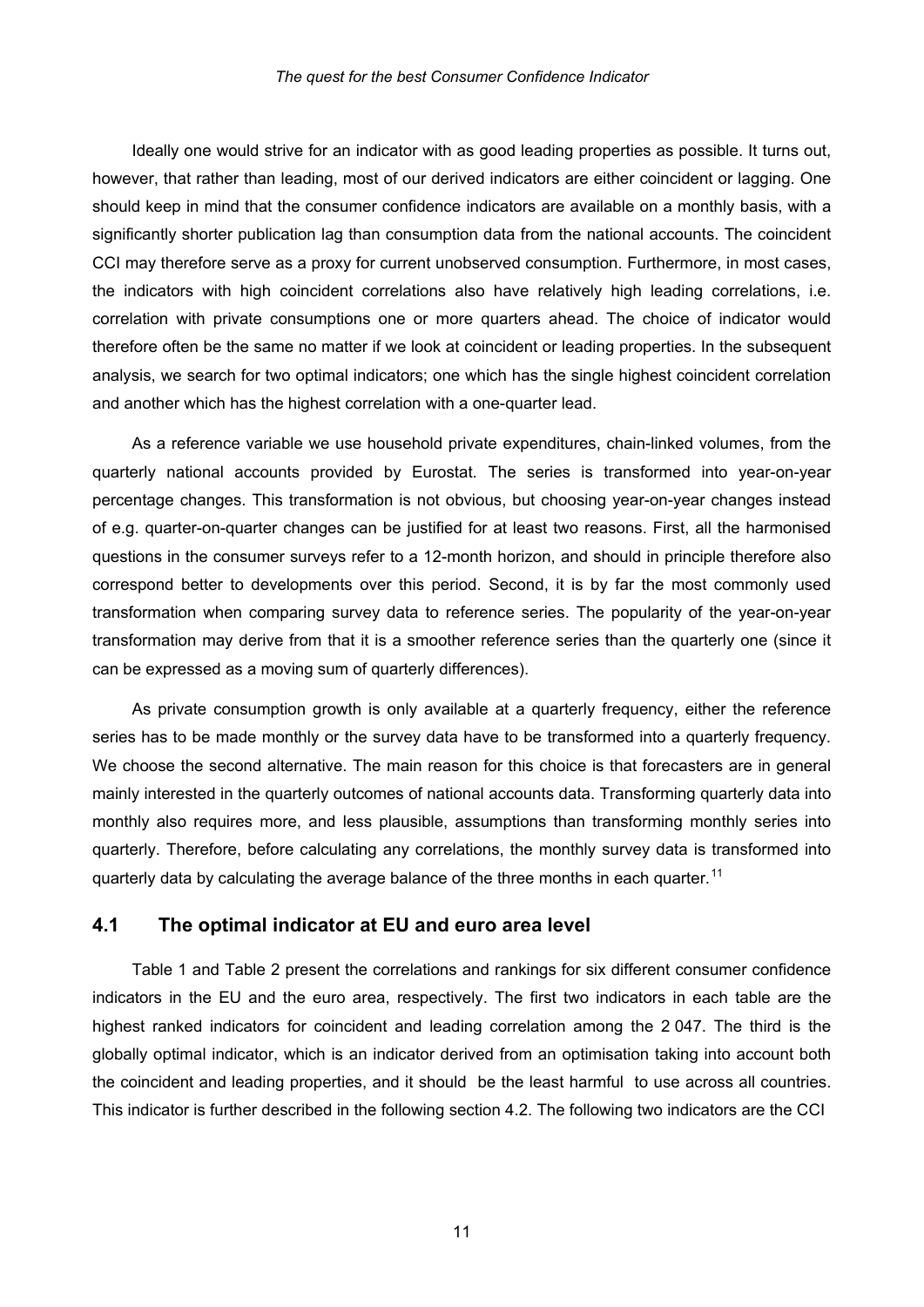| Indicator                 |            | 1 2 3 |   | 4        | 5 | 6 |   | 8           | Included questions <sup>a</sup><br>9 | 10 | 11 | Coincident<br>Correlation | Ranking<br>$(1-2047)$ | Leading<br>Correlation | Ranking<br>$(1-2047)$ |
|---------------------------|------------|-------|---|----------|---|---|---|-------------|--------------------------------------|----|----|---------------------------|-----------------------|------------------------|-----------------------|
| Optimal coincid.          |            | x     |   |          | x |   |   | $X$ $X$ $X$ |                                      |    |    | 0.83                      |                       | 0.81                   | 22                    |
| Optimal leading           |            |       |   | <b>X</b> | X |   |   | x           |                                      |    |    | 0.81                      | 115                   | 0.83                   |                       |
| Global                    |            |       | x |          |   |   |   | $X$ $X$     |                                      |    |    | 0.78                      | 501                   | 0.72                   | 733                   |
| Micro                     | $x \times$ |       |   |          |   |   |   | $X$ $X$     |                                      |    |    | 0.75                      | 917                   | 0.69                   | 980                   |
| CCI                       |            | x     |   | x        |   |   | x |             |                                      |    | x  | 0.69                      | 1519                  | 0.64                   | 1429                  |
| Factor-based <sup>b</sup> |            |       |   |          |   |   |   |             |                                      |    |    | 0.75                      | 893                   | 0.69                   | 1033                  |

#### **Table 1: Indicators for the EU, sample 1995Q1 – 2008Q2, monthly survey data are averaged to quarterly**

a) Note that question 5 and 7 are included with negative signs (since they are negatively correlated with the reference series). The questionnaire is attached in the appendix.

b) The factor-based indicator is described in Gayer and Genet (2006)

Source: European Commission and own calculations

and the micro indicator, which are described in the preceding section. We also include a factor based indicator, following the estimation procedures of Gayer and Genet (2006).

For the EU and the euro area, the optimal coincident and the optimal leading indicators generate very similar coincident and leading correlations. All these indicators include both macro and micro questions. In comparison to the optimal EU indicators, both the micro and factor based indicator have lower correlation than the optimal ones. At the euro-area level, on the other hand, the micro indicator

| Indicator        | 2       | 3 | 4        | 5       | 6 |   | 8 | Included questions <sup>a</sup><br>9 | 10 | 11 | Coincident<br>Correlation | Ranking<br>$(1-2047)$ | Leading<br>Correlation | Ranking<br>$(1-2047)$ |
|------------------|---------|---|----------|---------|---|---|---|--------------------------------------|----|----|---------------------------|-----------------------|------------------------|-----------------------|
| Optimal coincid. | x       |   |          | $X$ $X$ |   |   |   | $X$ $X$                              |    |    | 0.86                      |                       | 0.83                   | 2                     |
| Optimal leading  |         |   | <b>X</b> | x       |   |   |   | $X$ $X$                              |    |    | 0.86                      | 3                     | 0.83                   |                       |
| Global           |         | x |          |         |   |   |   | $X$ $X$                              |    |    | 0.78                      | 724                   | 0.69                   | 877                   |
| Micro            | $X$ $X$ |   |          |         |   |   |   | $X$ $X$                              |    |    | 0.82                      | 284                   | 0.73                   | 530                   |
| CCI              | x       |   | x        |         |   | x |   |                                      |    | x  | 0.68                      | 1617                  | 0.61                   | 1434                  |
| Factor-based     |         |   |          |         |   |   |   |                                      |    |    | 0.78                      | 831                   | 0.69                   | 896                   |

**Table 2: Indicators for the euro area, sample 1995Q1 – 2007Q4, monthly survey data are averaged to quarterly** 

a) Note that question 5 and 7 are included with negative signs (since they are negatively correlated with the reference series). The questionnaire is attached in the appendix.

b) The factor-based indicator is described in Gayer and Genet (2006)

Source: European Commission and own calculations

 $11$ Taking the balance of the middle or the last month as the quarterly balance makes no difference for the results.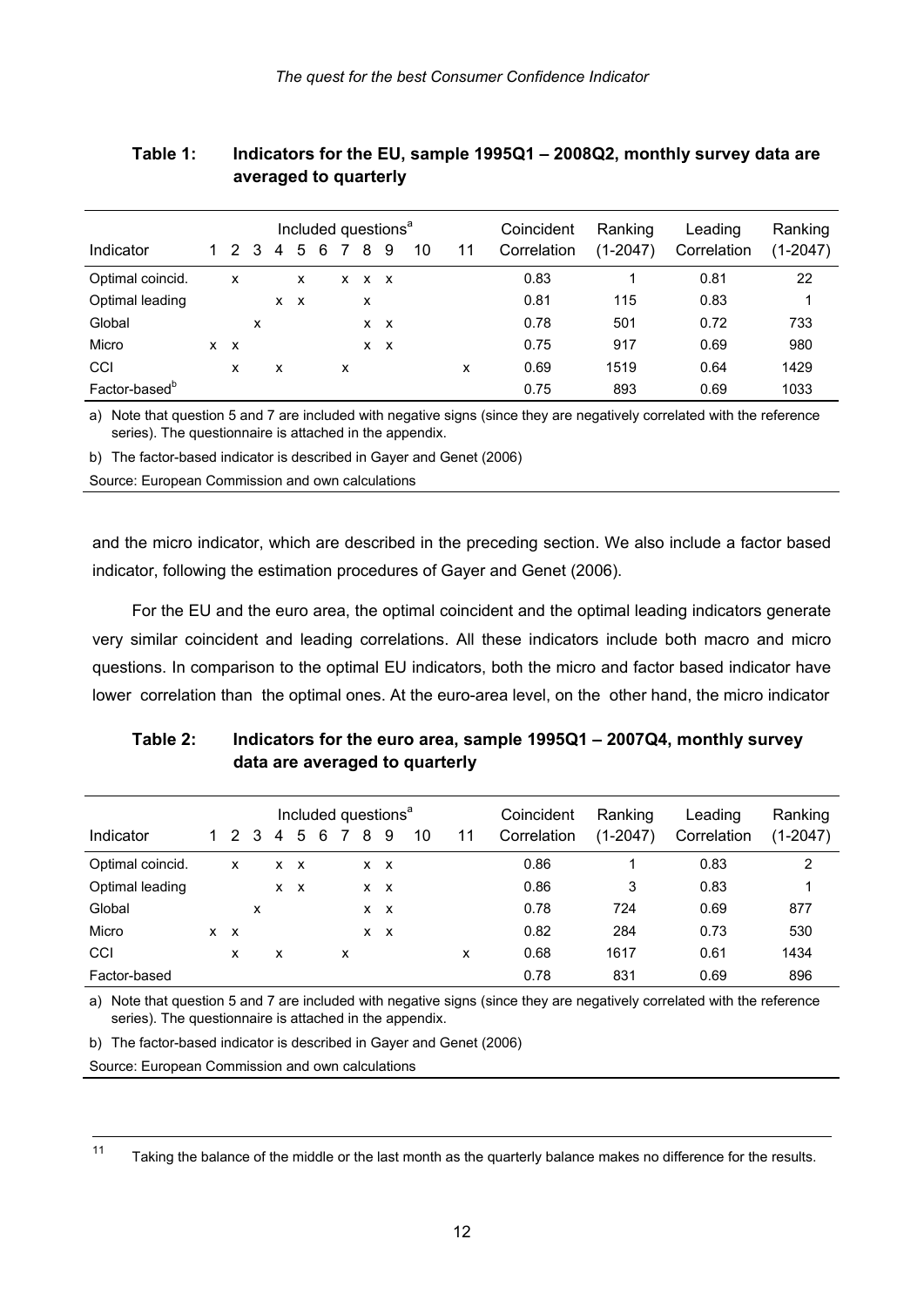performs very close to the optimal indicator; it ranks among the 15 to 25 percent best indicators. The factor based indicator, however, is close to the median indicator in all cases.

For both the EU and the euro area, the CCI produces worse results than the micro and the factor-based indicators and of course the optimal ones. The correlation between the CCI and private consumption growth is relatively low, which is also reflected in the low ranking, which is close to or even below the 25<sup>th</sup> percentile. Interestingly, it appears that the CCI is based on different questions from those used by more performing indicators.

It is worth noting that most correlation coefficients lie within a narrow range. For instance, 50% of the indicators have a correlation between 0.76 and 0.86 for the euro area, while only 25% of the indicators have a correlation below 0.69. For the EU and the euro area the correlation range between the highest correlation and the median is only 0.08 and 0.10, respectively. Furthermore, the correlation thresholds for significance at the 5 percent level are 0.69 for the EU and 0.74 for the euro area; a correlation below these values implies that that an indicator has a significantly lower correlation than the maximum obtainable. Thus, the ranking figures provided below have to be interpreted bearing in mind that the correlation range down to a significantly poor indicator is relatively narrow. The CCI has correlations that are below the two thresholds and are significantly worse than the respective optimal indicators. A graphical illustration and descriptive statistics of the distributions of all indicators are available in Figure A1 and Table A3 in the annex.

#### **4.2 The optimal indicators across countries**

Carrying out the same optimisation procedure as above on a country level<sup>[12](#page-15-0)</sup>, we find that the optimal set of questions included in a consumer confidence indicator varies significantly across countries (Table 3). Despite the large differences in the optimal set of questions, a few common denominators may be worth noting. First, the most frequently included question across the optimal country indicators is the micro question whether consumers intend to make major purchases in the coming 12 months (Q9), which is closely followed by the question about how consumer prices have developed during the past 12 months (Q5). Thus, in many countries lower perceived inflation is associated with higher consumption expenditures. The third most frequently included question is the other micro question concerning the present willingness of making major purchases (Q8). In general, however, we do not find that micro questions are more often included in the optimal country indicators

<span id="page-15-0"></span> $12$ The optimisation is based on consumption and survey data from 25 EU member states. Bulgaria and Romania are excluded from the sample as quarterly consumption data is not available.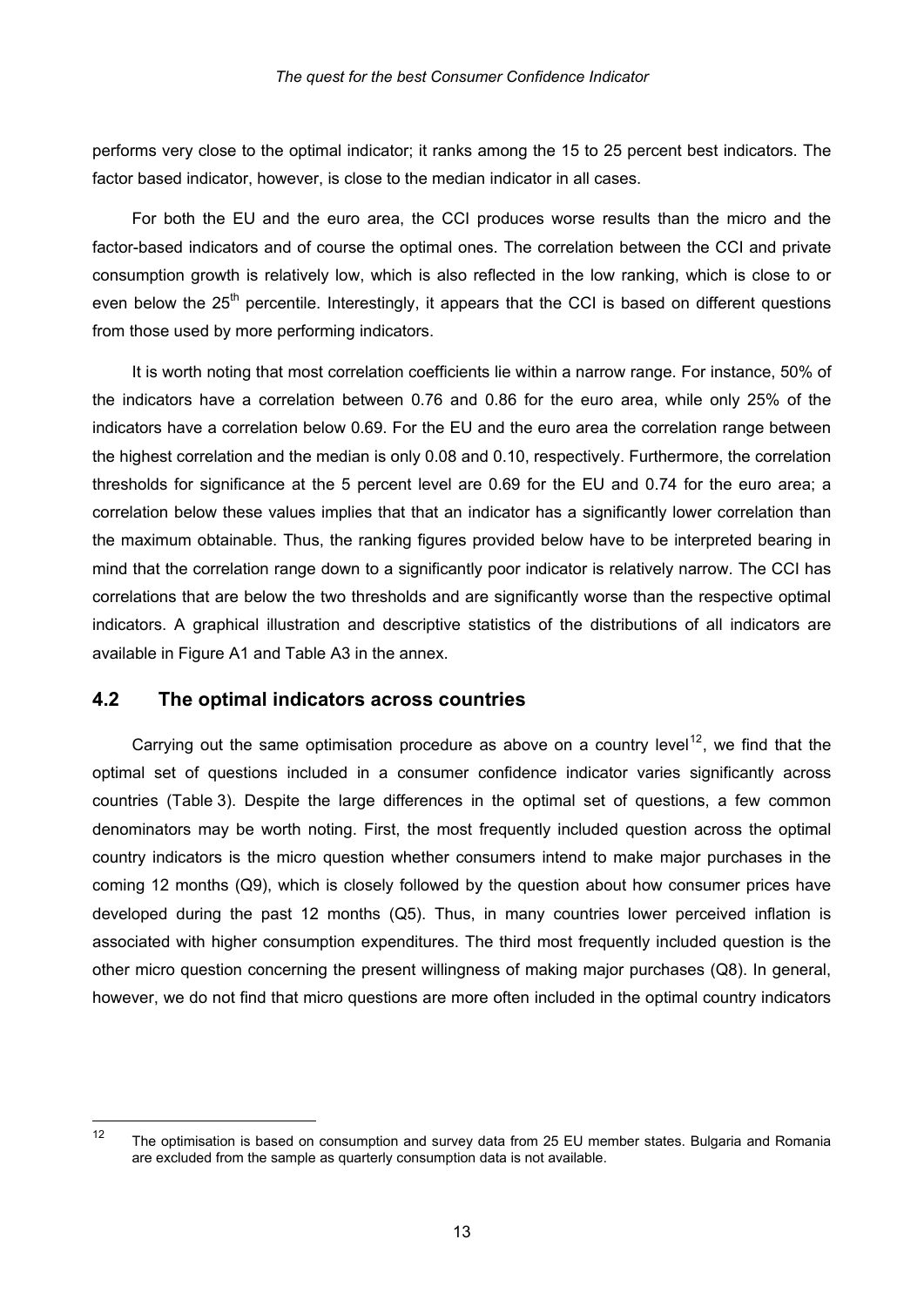than the macro questions. It therefore seems that at the country level the micro questions are not superior with regard to their coincident correlations.<sup>[13](#page-16-0)</sup>

The highest achieved coincident correlation also varies significantly across countries, ranging from above 0.85 in EE, LV, LT, HU, PL and PT, to below 0.50 in BE, CY, MT, NL, AT and SI. Given the large variation across countries in the optimal set of questions to be included, it seems inappropriate to use our derived optimal indicator for the EU at a country level. If we, nevertheless, want to avoid using 27 different indicators (25 countries plus the EU and the euro area), we may ask which common indicator is the most appropriate one, i.e. the least harmful to use across all countries and aggregate economic areas. The answer to this question is found by calculating a statistic that minimises the difference from the optimal indicators across countries and areas. More specifically, we seek the globally best indicator that minimises the average sum of squared differences between both coincident and leading correlations and the respective optimal indicators:<sup>[14](#page-16-1)</sup>

$$
\min \sqrt{\sum_{c=1}^{27} \left(\rho_c^{\text{Optimal, coincident}} - \rho_c^{\text{Coincident}}\right)^2 + \left(\rho_c^{\text{Optimal,leading}} - \rho_c^{\text{Leading}}\right)^2/54} \tag{3}
$$

The best global indicator turns out to include questions: Q3 past general economic situation (macro), Q8 currently the right time to make major purchases (micro), and Q9 plans for making major purchases within in the next 12 months (micro). Table 3 also shows how this globally optimal indicator performs at the country level. In general, the differences in correlations between the countries' optimal indicator and the globally optimal indicator are rather small; although in some cases the correlations are significantly lower (for example Belgium, Cyprus, Malta, and Finland). This means that the globally optimal indicator is not only the best across countries, but also that it delivers satisfactory correlations compared to the indicators optimised for each country. An additional attractive feature of the global indicator is that it also performs very well at the EU and the euro-area levels (for a graphical alternative to Table 3, see Figure A2 in the appendix).

Comparing the performance of the CCI to the optimal ones, there are in most countries large correlation gains to be made. For instance, in Germany the correlation increases from 0.2 to 0.7 or 0.6, depending on which optimal indicator is used. The CCI only belongs to the 25 percent best indicators in three countries (Spain, France, and Slovakia), while it is among the 25 percent worst indicators in ten countries. We conclude that also at the country level, the CCI in general does not efficiently use the information available to track private consumption.

<span id="page-16-1"></span><span id="page-16-0"></span> $13$ This conclusion is also true for leading correlations.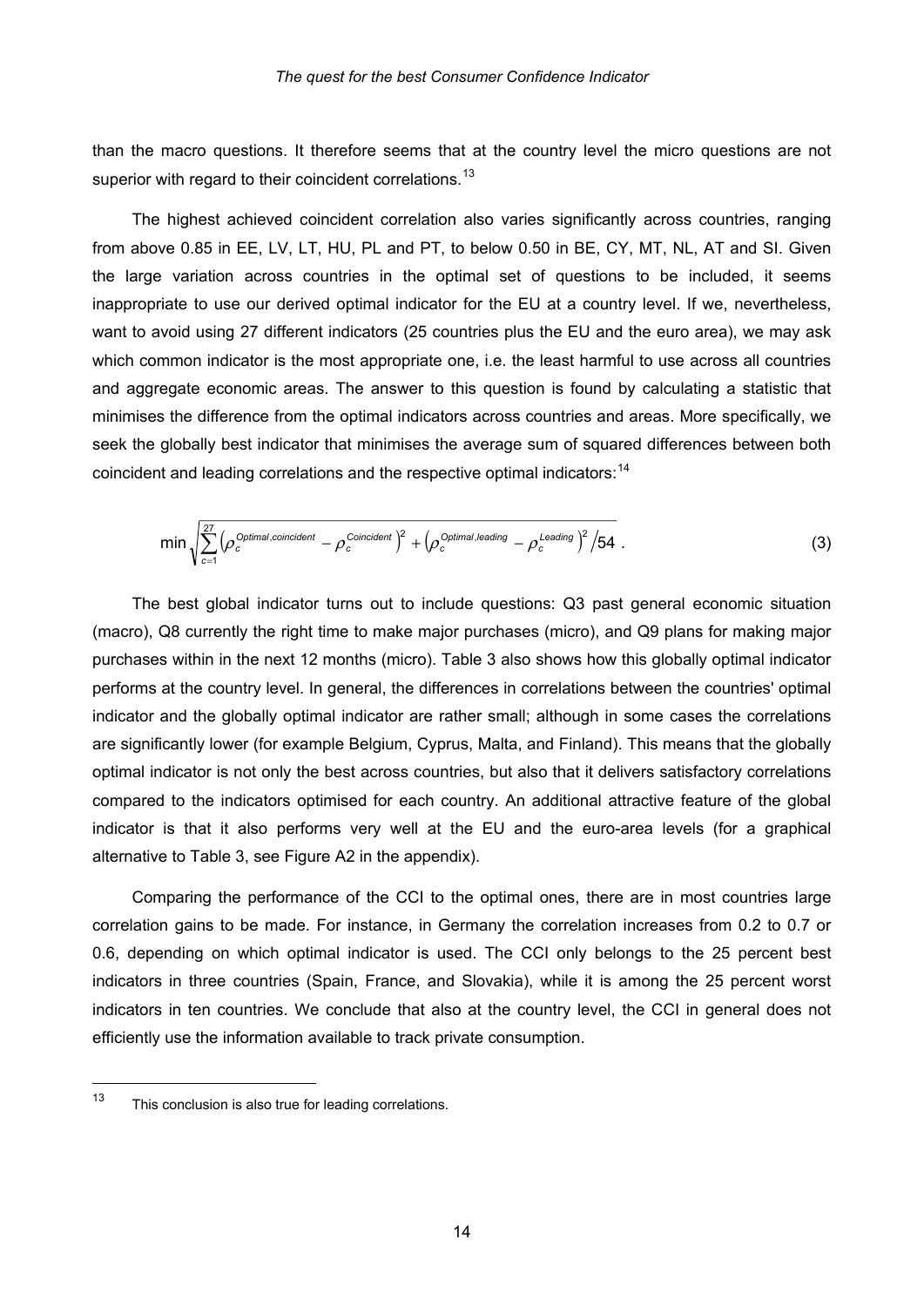| Optimal set of questions <sup>a</sup> |                    |                    |                    |                           |                           |                    |                    |                    |                           | Coincident correlation by indicator |                    |                    |                                |         |         |
|---------------------------------------|--------------------|--------------------|--------------------|---------------------------|---------------------------|--------------------|--------------------|--------------------|---------------------------|-------------------------------------|--------------------|--------------------|--------------------------------|---------|---------|
| Country                               | $\mathbf 1$        | $\overline{2}$     | $\mathsf 3$        | $\overline{4}$            | 5                         | $\,6\,$            | $\overline{7}$     | $\bf 8$            | $\boldsymbol{9}$          | 10                                  | 11                 | Country<br>Optimal | Global<br>Optimal <sup>b</sup> | Micro   | CCI     |
| <b>BE</b>                             |                    |                    |                    | $\pmb{\mathsf{x}}$        |                           |                    | $\pmb{\mathsf{x}}$ |                    |                           | $\pmb{\mathsf{x}}$                  |                    | 0.29               | 0.02                           | $-0.06$ | 0.20    |
| CZ                                    | $\pmb{\mathsf{x}}$ |                    |                    |                           | $\pmb{\times}$            | $\pmb{\mathsf{x}}$ |                    | $\pmb{\mathsf{x}}$ |                           | $\pmb{\times}$                      |                    | 0.79               | 0.65                           | 0.71    | 0.50    |
| DK                                    | X                  |                    | X                  | $\pmb{\mathsf{x}}$        |                           |                    |                    |                    | $\boldsymbol{\mathsf{x}}$ |                                     |                    | 0.69               | 0.57                           | 0.57    | 0.52    |
| DE                                    |                    |                    |                    |                           | x                         | $\pmb{\mathsf{x}}$ |                    |                    | $\boldsymbol{\mathsf{x}}$ |                                     | $\pmb{\mathsf{x}}$ | 0.66               | 0.38                           | 0.49    | 0.21    |
| EE                                    |                    |                    |                    | $\pmb{\mathsf{x}}$        | $\pmb{\mathsf{x}}$        | $\pmb{\mathsf{x}}$ | X                  |                    | X                         |                                     |                    | 0.88               | 0.72                           | 0.73    | 0.75    |
| IE                                    |                    |                    |                    |                           | $\pmb{\times}$            |                    |                    |                    |                           |                                     | $\pmb{\mathsf{x}}$ | 0.73               | 0.63                           | 0.54    | 0.54    |
| <b>GR</b>                             |                    |                    |                    | $\pmb{\mathsf{x}}$        |                           |                    |                    |                    | $\boldsymbol{\mathsf{x}}$ |                                     |                    | 0.57               | 0.47                           | 0.39    | 0.11    |
| ES                                    |                    |                    |                    |                           |                           |                    | X                  |                    |                           |                                     |                    | 0.80               | 0.69                           | 0.64    | 0.64    |
| <b>FR</b>                             |                    |                    |                    |                           |                           |                    | $\pmb{\mathsf{x}}$ | X                  |                           |                                     |                    | 0.72               | 0.69                           | 0.61    | 0.58    |
| $\ensuremath{\mathsf{IT}}\xspace$     |                    | X                  | $\pmb{\times}$     | $\boldsymbol{\mathsf{x}}$ |                           |                    |                    | $\pmb{\mathsf{x}}$ | X                         | $\pmb{\mathsf{x}}$                  |                    | 0.71               | 0.65                           | 0.59    | 0.48    |
| CY                                    |                    |                    |                    |                           |                           |                    |                    | $\pmb{\mathsf{x}}$ |                           |                                     |                    | 0.38               | $-0.03$                        | $-0.32$ | $-0.58$ |
| LV                                    |                    |                    |                    | $\pmb{\mathsf{x}}$        |                           |                    |                    | X                  | X                         |                                     |                    | 0.87               | 0.85                           | 0.81    | 0.72    |
| LT                                    |                    |                    |                    |                           | $\pmb{\times}$            | $\pmb{\mathsf{x}}$ | $\pmb{\mathsf{x}}$ | $\pmb{\mathsf{x}}$ | X                         | $\pmb{\times}$                      |                    | 0.95               | 0.90                           | 0.85    | 0.83    |
| LU                                    | X                  | X                  | X                  |                           | $\pmb{\mathsf{x}}$        |                    |                    |                    | $\pmb{\times}$            |                                     | $\pmb{\mathsf{x}}$ | 0.79               | 0.55                           | 0.63    | 0.58    |
| HU                                    |                    | $\pmb{\times}$     | $\pmb{\mathsf{x}}$ |                           |                           | X                  |                    |                    |                           |                                     |                    | 0.91               | 0.75                           | 0.76    | 0.80    |
| MT                                    |                    |                    |                    |                           | X                         | $\pmb{\mathsf{X}}$ |                    | X                  | $\boldsymbol{\mathsf{x}}$ |                                     |                    | 0.41               | 0.00                           | $-0.06$ | $-0.23$ |
| NL                                    |                    |                    | X                  |                           |                           |                    |                    |                    |                           |                                     |                    | 0.49               | 0.47                           | 0.32    | 0.40    |
| AT                                    | x                  | $\pmb{\mathsf{x}}$ |                    | $\pmb{\mathsf{x}}$        |                           |                    |                    |                    |                           | $\pmb{\times}$                      |                    | 0.43               | 0.36                           | 0.24    | 0.14    |
| PL                                    |                    |                    |                    |                           | x                         | $\pmb{\mathsf{x}}$ | $\pmb{\times}$     |                    | $\pmb{\times}$            |                                     | $\pmb{\mathsf{X}}$ | 0.86               | 0.71                           | 0.77    | 0.75    |
| PT                                    |                    |                    | X                  | $\pmb{\mathsf{x}}$        |                           |                    |                    |                    |                           |                                     |                    | 0.85               | 0.76                           | 0.72    | 0.78    |
| SI                                    |                    |                    |                    |                           | X                         |                    |                    | $\pmb{\mathsf{x}}$ | X                         |                                     |                    | 0.26               | 0.15                           | 0.08    | $-0.19$ |
| SK                                    |                    | $\pmb{\mathsf{x}}$ |                    |                           | X                         |                    |                    |                    | $\boldsymbol{\mathsf{x}}$ |                                     |                    | 0.75               | 0.66                           | 0.65    | 0.71    |
| F1                                    |                    |                    |                    |                           |                           |                    |                    | $\pmb{\mathsf{x}}$ |                           |                                     |                    | 0.62               | 0.27                           | 0.15    | $-0.14$ |
| <b>SE</b>                             |                    | $\pmb{\mathsf{x}}$ |                    | $\pmb{\times}$            | $\boldsymbol{\mathsf{x}}$ |                    |                    |                    | $\boldsymbol{\mathsf{x}}$ | $\pmb{\mathsf{X}}$                  |                    | 0.75               | 0.56                           | 0.37    | 0.59    |
| UK                                    | х                  |                    | X                  |                           |                           | х                  |                    | X                  |                           |                                     |                    | 0.74               | 0.69                           | 0.41    | 0.37    |
| Sum                                   | 5                  | $\,6\,$            | $\overline{7}$     | $\boldsymbol{9}$          | 11                        | 8                  | $\,6\,$            | $10$               | 13                        | 6                                   | 4                  |                    |                                |         |         |

#### **Table 3: Optimal coincident country indicators, compared to global optimal, CCI, and micro indicators**

a) Note that question 5 and 7 are included with negative signs (since they are negatively correlated with the reference series). The questionnaire is attached in the appendix.

b) The global optimal indicator is found through an optimisation that takes into account both the coincident and the leading properties at the same time, see equation (3).

Source: European Commission and own calculations

 $14$ It would also be possible to optimise by weighting the individual countries by size. We choose to treat all countries as equally important and thus use an equal weighting. Furthermore, weighting each country by size, basically amounts to calculating the EU or the euro area indicators; the optimal indicators for these areas can be found in Table 1 and Table 2.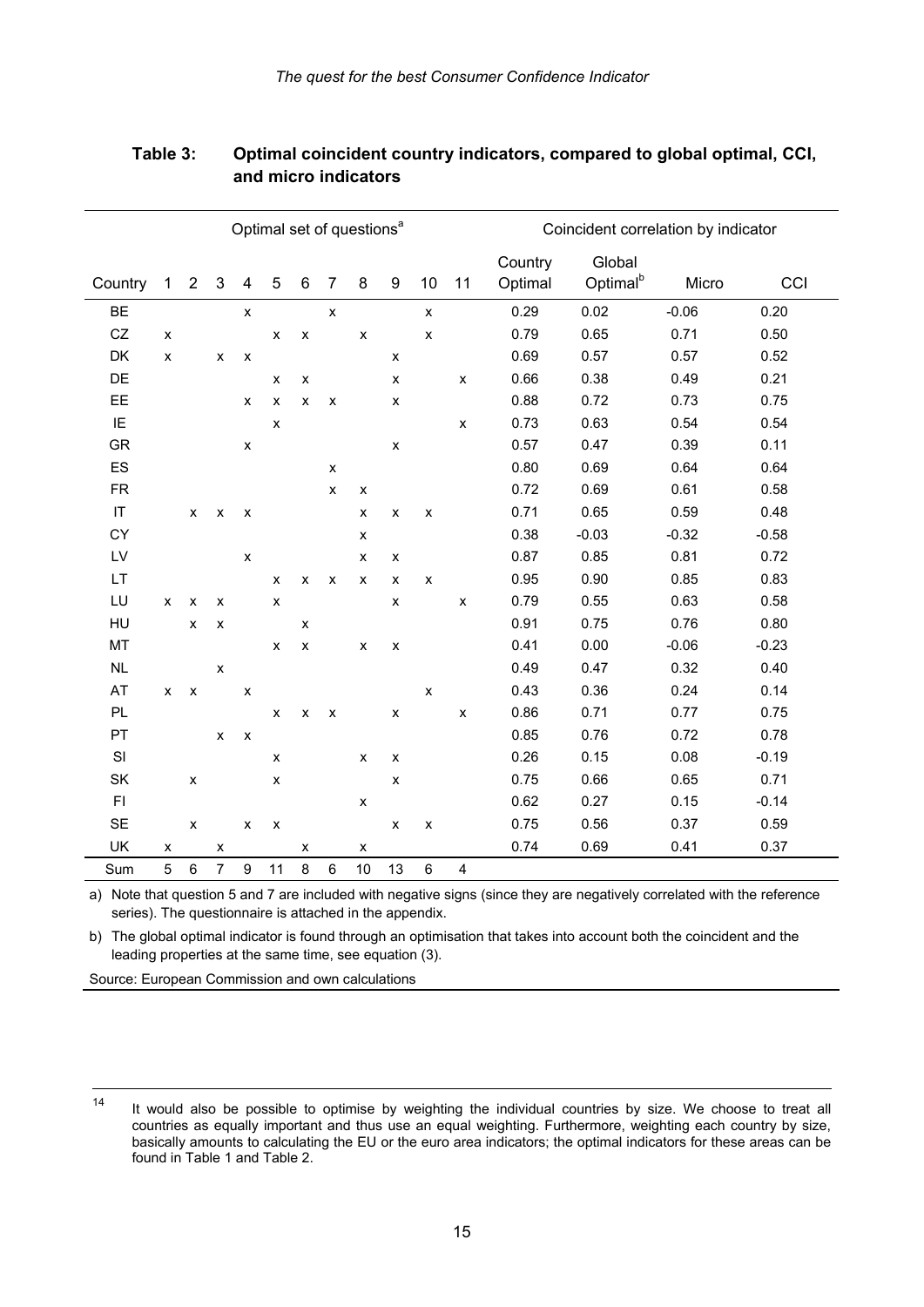The micro indicator, on the other hand, performs better than the CCI in a majority of countries. Furthermore, it receives an overall global ranking of 248 (out of 2 047), where both the leading and lagging properties have been taking into account. Only in very few cases the CCI performs significantly better than the micro indicator (Belgium, Netherlands, and Sweden). The micro indicator can be said to be a reliable and good performer, as it has proved to consistently provide high correlations across countries with different and not perfectly synchronised business cycles. This persistently good ranking can be seen as a stability check of the indicator. <sup>[15](#page-18-0)</sup>

#### **4.3 Stability tests**

By crosschecking correlations across countries, only the CCI and the micro indicators have been assessed for the stability of their ranking. To further investigate the stability of the other indicators presented in Table 1 and Table 2, we calculate moving correlations over a period of five years, i.e. the correlations are based on 20 quarters of data. For the EU and euro area respectively, Figure 1 and Figure 2 presents the moving correlations for each indicator (excluding the optimal leading indicator $16$ ).





Source: European Commission and own calculations

1

<span id="page-18-0"></span>As national business cycles are not completely synchronised in the EU (see Gayer, 2007), checking the ranking and correlation of the CCI and t he micro indicators across countries can be seen as a test of stability across 15 different business cycle phases.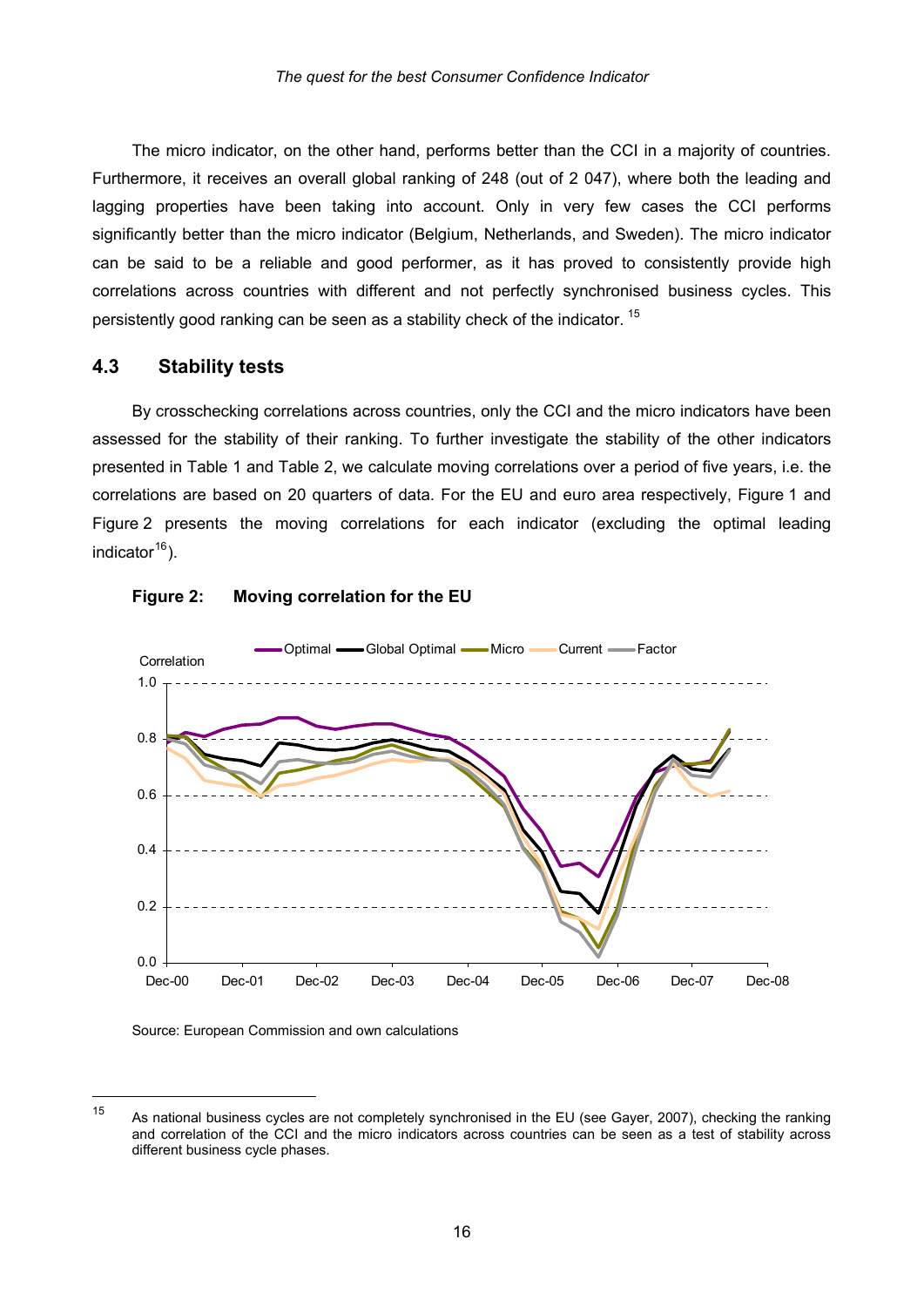In the EU, all the considered indicators have been stable with a correlation above 0.6, except for a brief period of 7 quarters (third quarter of 2005 to first quarter of 2007). The picture is similar for the euro area, but the decline in correlations was greater and the recovery weaker than for the EU as a whole. This dip in correlations is explained by the differences in behaviour of the two entities consumer sentiment and real private consumption. While sentiment was clearly improving over time, consumption growth was oscillating around 2 percent, with only a weak upward trend. The relatively smooth upward trend in consumer confidence was matched by relatively variable private consumption growth, giving rise to low correlations.





Source: European Commission and own calculations

More importantly, the correlation rankings of the previous sections remain intact over time. The optimal indicators for the two areas are basically the optimal ones for the entire period studied. The global optimal indicator is the second best indicator, closely followed by the micro indicator, especially for the euro area. Yet again the, CCI and the factor based indicators are the least performing among the ones presented. Interestingly, after having been performing poorly in the dip of 2005-2006, the micro indicator is performing very well towards the end of the sample, when correlations are close to the maximum possible to achieve.

Figure A3 and Figure A4 in the appendix present the corresponding moving rankings of the

 $16$ The optimal leading indicator overlaps almost completely with the coincident one.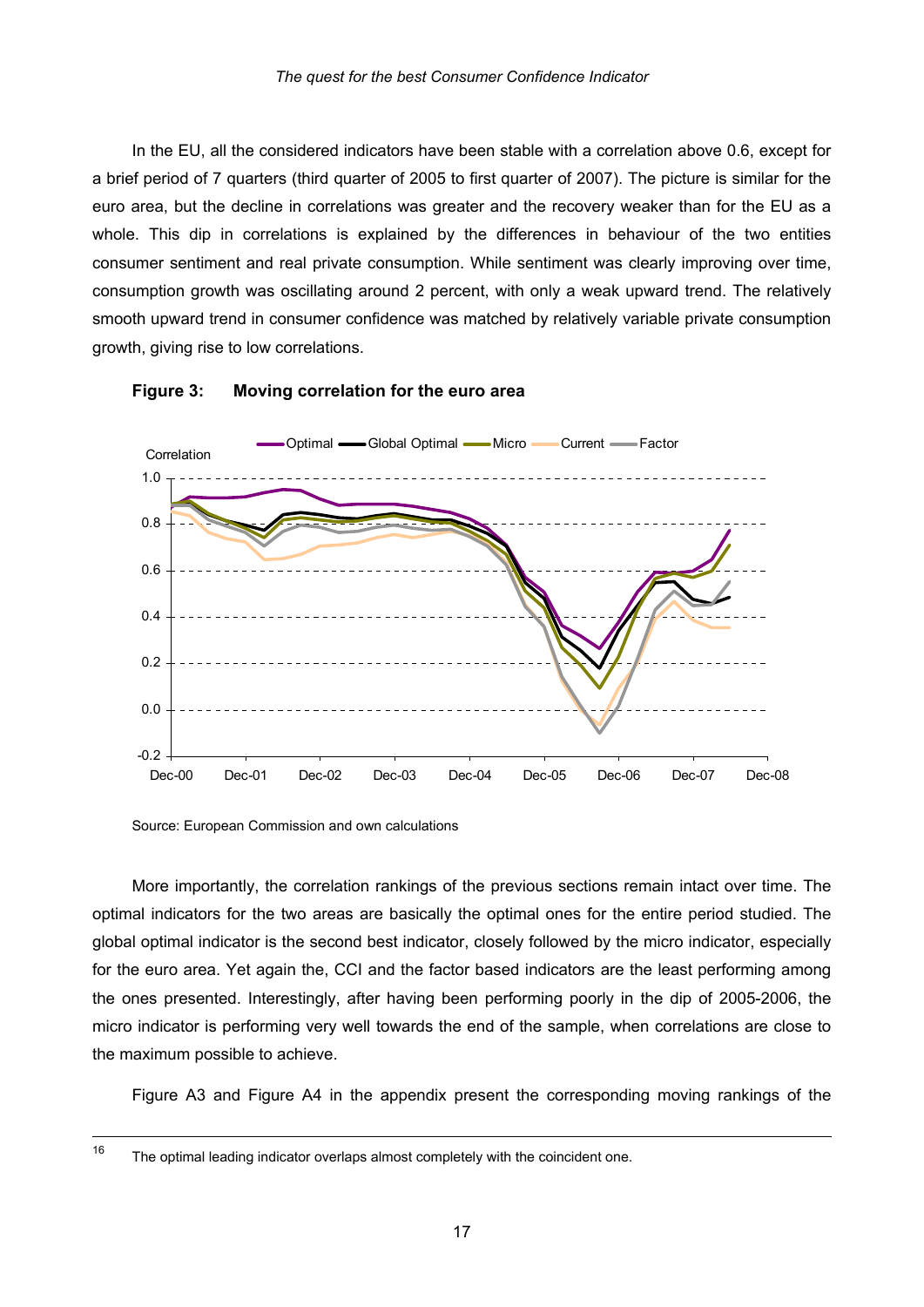indicators. As expected, the moving rankings provide a similar result to those of the moving correlations. There is, however, a large degree of volatility in the rankings for some indicators. Furthermore, there is a sharp drop in the ranking of the optimal EU indicator in September 2007, the ranking falls from a top notch position down to close to 1 500. The reason for these large shifts in rankings is that the total range of correlations is very narrow for these time periods. For example, in September 2007 87% of all correlations fall within the range of 0.76 to 0.69; small changes in the third and fourth di git can change the ranking significantly. In these particular periods, the correlations are so close that the ranking and relative shifts are irrelevant.

good second best choice, closely followed by the micro indicator, especially for the euro area. The least performing indicators in this group of six are the CCI and the factor based consumer confidence To sum up, the different indicators' correlations show that in general the EU and the euro-area optimal indicators remain the best performers over time. They are, however, not necessarily optimal for all countries in the EU. The global optimal indicator, which fits most countries relatively well, is a indicators.

#### **5. The predictive power of consumer confidence**

which also incorporates consumer sentiment. In doing so one receives an estimate of the marginal contribution of consumer sentiment. In this section we follow this approach in order to assess the It is fair to argue, that considering only correlations may not be sufficient to identify an ideal indicator. In order to evaluate the true, incremental, predictive value of consumer sentiment, one would need to condition on other determinants of private consumption. Usually, the methodological way forward is to regress private consumption growth on some predefined determinants, such as lagged values of private consumption growth, disposable income, interest rate etc., and compare the share of variance (measured as R2) that is explained by this benchmark model to another model, incremental predictive value of the indicators derived in the previous section.

however, that income cannot significantly explain short-term variation in private consumption growth. Furthermore, only one lag of the dependent variable turned out to be significant. Thus, the AR(1) model became our benchmark model. The choice of determinants or control variables in the benchmark model is of course crucial. Following previous studies (Carroll et al., 1994 and Easaw et al., 2005), we estimate a model including the following control variables for the euro area: four lags of the dependent variable (i.e. y-o-y private consumption growth) and four lags of the y-o-y disposable income growth.<sup>[17](#page-20-0)</sup> The results suggest.

<span id="page-20-0"></span> $17$ We also tried other control variables (compensation per employee, short and long-term interest rate, unemployment), but without useful results. Note also that household disposable income for the euro-area is not available before 1999, which led us to use compensation per employee as a proxy for this period.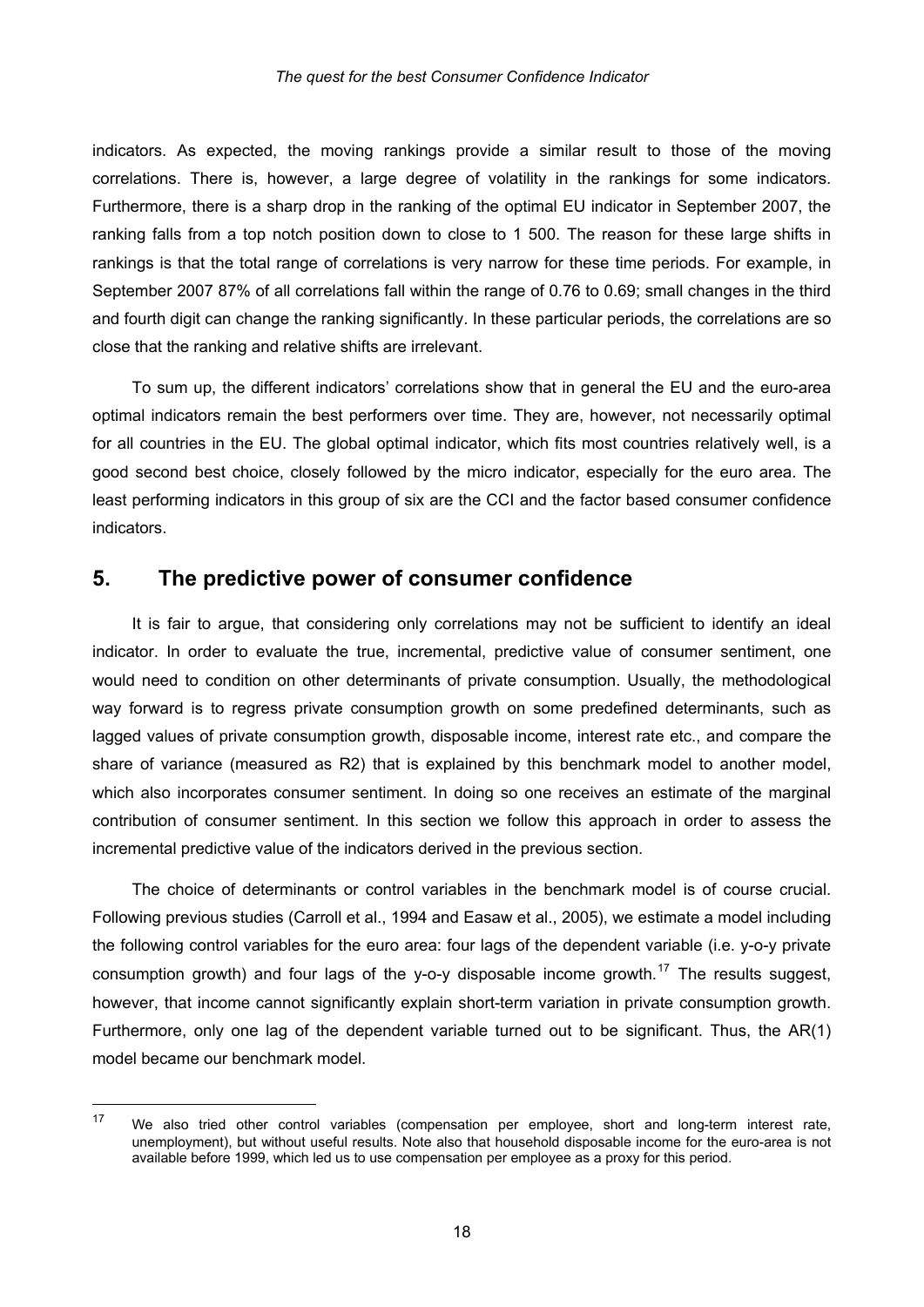#### **Figure 4: Typical forecast situations - releases of survey data and quarterly national accounts**



One of the most important features of survey data, which should be considered in assessing their predictive power, is their short publication delay. Suppose that we would like to forecast the outcome for the current quarter t. Depending on when during this quarter we would like to carry out the forecast, different information will be available. Figure 1 sketches the typical situation for quarter t and its three months (labelled m1t, m2t and m3t). While survey data arrives at the end of each month, consumption figures for the preceding quarter will arrive in the mid of the quarter. This implies that if we would like to carry out the forecast during the first half of quarter t, indicated as (I) in the graph, the outcome of private consumption for quarter t-1 will not be available.

Having this release schedule in mind, a reasonable forecast model in this particular situation may then be specified as:

$$
\hat{c}_t = \alpha + \beta_0 c_{t-2} + \beta_1 C I_{t-1} + \varepsilon_t \tag{4}
$$

where  $c$  is year-on-year change in private consumption,  $CI$  refers to the confidence indicator and  $\varepsilon$  is the error term.<sup>[18](#page-21-0)</sup> Hence, the survey data in this case have the advantage of being one quarter ahead of lagged private consumption. If we instead would like to carry out the forecast during the second half of the quarter, we may make use of the outcome from the last quarter. The forecast model may in this case be specified as:

$$
\hat{c}_t = \alpha + \beta_0 c_{t-1} + \beta_1 C I_{t,m1} + \varepsilon_t \tag{5}
$$

<span id="page-21-0"></span><sup>18</sup> Note that this procedure amounts to a test of Hall's (1978) random walk hypothesis; if either of the coefficients to the explanatory variables turns out not to be zero, the hypothesis is rejected.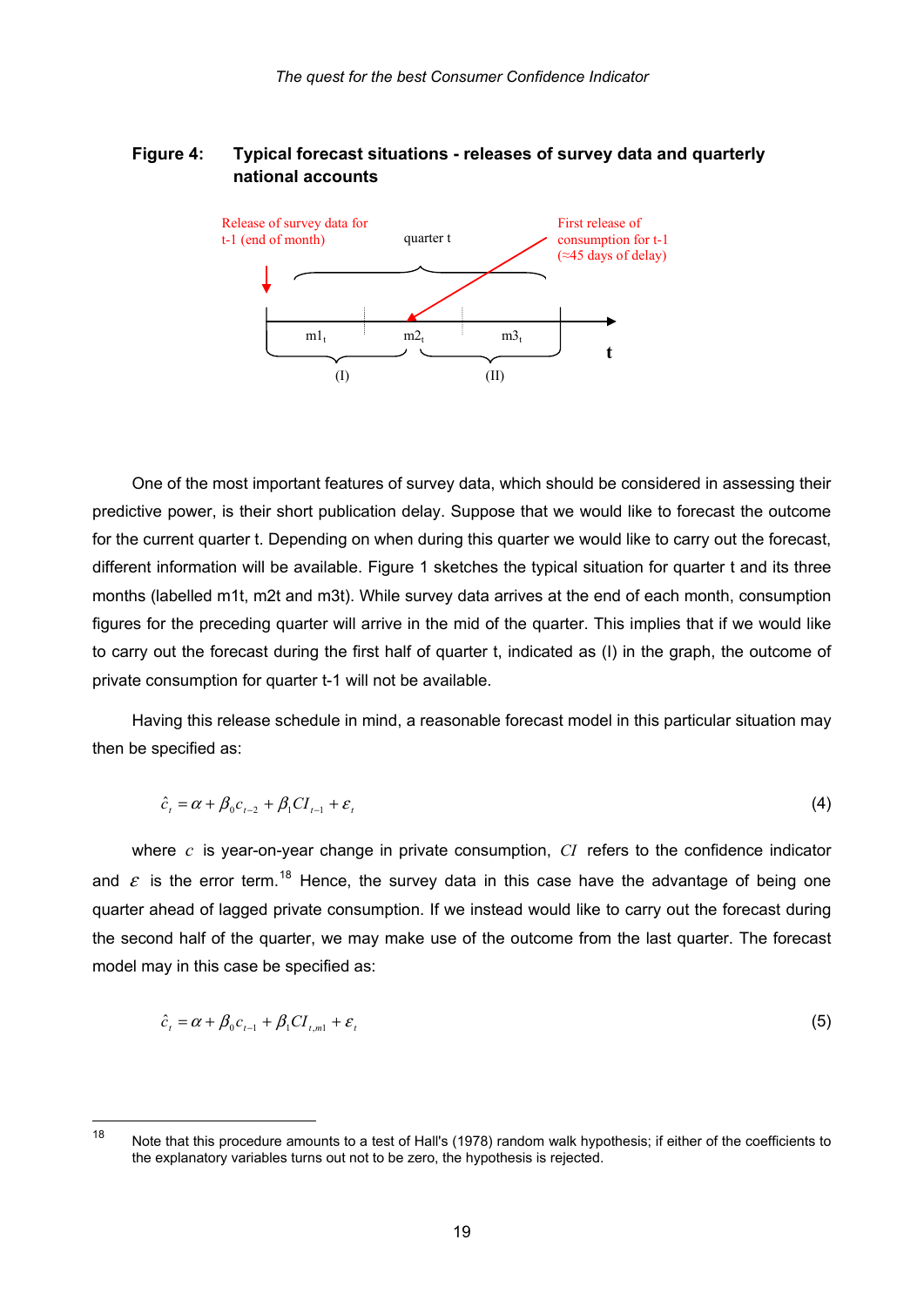where  $CI_{t,ml}$  refers to the indicator for the first month in the quarter. In this case survey data for the first (or even the second month) of the current quarter will be available. Consequently, when assessing the predictive value of consumer sentiment one should also take into account their timeliness as compared to many other variables (e.g. from the quarterly national accounts), which is often a neglected issue.

The models above are estimated for the different consumer confidence indicators discussed in the previous section. In order to limit the scope, only the EU, the euro area and the five largest Member States are considered. The results for the second model, expressed in equation (5), are shown in Table  $4^{19}$  $4^{19}$  $4^{19}$ 

| Table 4: | Share of variance explained by different indicators (adjusted R2-values) |  |  |  |
|----------|--------------------------------------------------------------------------|--|--|--|
|----------|--------------------------------------------------------------------------|--|--|--|

|                                   | EU      | EA      | DE      | FR      | ΙT      | ES      | UK      |
|-----------------------------------|---------|---------|---------|---------|---------|---------|---------|
| Benchmark model ( $\beta_1 = 0$ ) | 0.64    | 0.68    | 0.43    | 0.52    | $0.56*$ | 0.74    | $0.54*$ |
| Models including indicator        |         |         |         |         |         |         |         |
| Optimal (coincident) <sup>1</sup> | 0.74    | $0.77*$ | $0.56*$ | 0.56    | 0.55    | $0.82*$ | 0.54    |
| Optimal (leading) <sup>1</sup>    | $0.76*$ | $0.77*$ | 0.52    | 0.55    | 0.55    | 0.81    | 0.54    |
| Global                            | 0.70    | 0.71    | 0.47    | 0.56    | 0.55    | 0.76    | 0.54    |
| Micro                             | 0.69    | 0.72    | 0.52    | 0.56    | 0.55    | 0.76    | 0.53    |
| CCI                               | 0.67    | 0.69    | 0.44    | $0.57*$ | 0.56    | 0.77    | 0.53    |
| Factor-based                      | 0.69    | 0.71    | 0.47    | $0.57*$ | 0.55    | 0.77    | 0.54    |

\*) Indicator with highest correlation for each economic area or country

1) Each indicator is optimised for its economic area or country, respectively.

Note: sample sizes differ across areas and countries (longest available is used)

Source: European Commission and own calculations

For both the EU and the euro area, the optimal indicators, derived from correlation analysis only, stands out in terms of predictive power. In both areas, the optimal leading indicator seems superior and also significantly better than the benchmark model. At the country level, the picture is more mixed. The optimal indicators derived for Germany and Spain also perform well. For Germany, however, the values are low in general, reflecting a difficulty to explain short-term developments in German households' consumption. In France, it seems that the CCI or factor-based indicators are the best ones, although the share of variance explained by each indicator is low. For both Italy and the UK, confidence indicators seem not to be useful in explaining the variation in household consumption.

To further examine the use of the indicators in forecasting, the estimated models are also evaluated

<span id="page-22-0"></span><sup>19</sup> Results for the first model are very similar.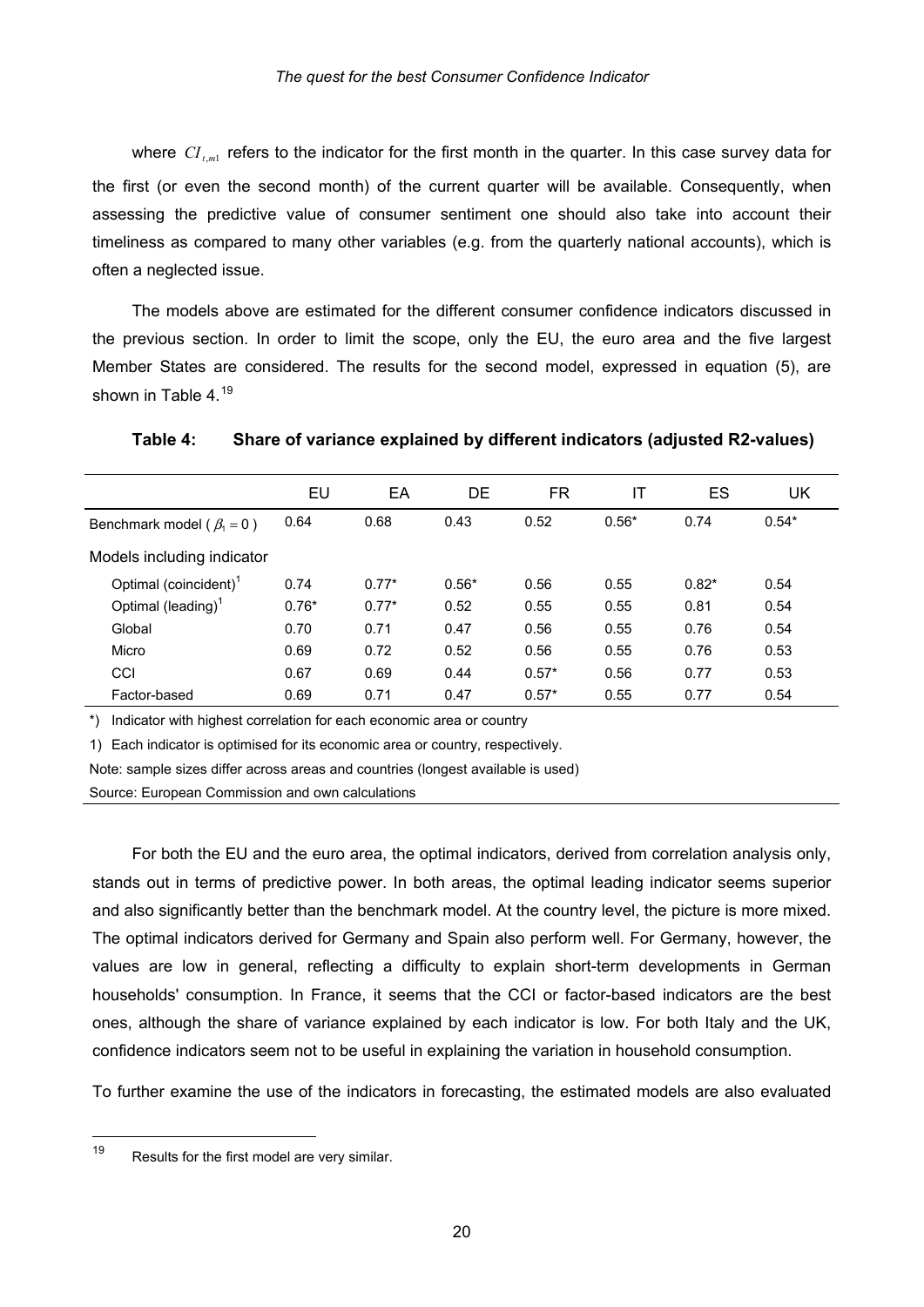against their out-of-sample performance, i.e. in terms of the forecasting errors.<sup>[20](#page-23-0)</sup> The starting sample for the estimations is the first quarter of 1996 until the third quarter of 2003, where forecasts for the following quarter (fourth quarter 2003) are saved. The models are then re-estimated by stepwise increasing the sample with one quarter, and for each re-estimation the forecasts are saved. The procedure is repeated until the last observation, which is the second quarter of 2008. Thus, we receive in total 20 forecasts, which are compared to the realised values by calculating the root mean squared errors (RMSEs). The results are displayed in Table 5.

|                                   | EU      | EA      | DE      | FR   | IT   | ES      | UK   |
|-----------------------------------|---------|---------|---------|------|------|---------|------|
| Benchmark model ( $\beta_1 = 0$ ) | 0.36    | 0.44    | 1.01    | 0.40 | 0.76 | 0.57    | 0.66 |
| Models including indicator        |         |         |         |      |      |         |      |
| Optimal (coincident) <sup>1</sup> | $0.26*$ | $0.33*$ | $0.75*$ | 0.37 | 0.84 | $0.41*$ | 0.64 |
| Optimal (leading) <sup>1</sup>    | $0.26*$ | $0.33*$ | 0.96    | 0.31 | 0.85 | 0.44    | 0.64 |
| Global                            | $0.28*$ | 0.40    | 1.06    | 0.33 | 0.81 | 0.54    | 0.62 |
| Micro                             | $0.26*$ | $0.35*$ | 0.95    | 0.33 | 0.79 | 0.51    | 0.66 |
| CCI                               | 0.33    | 0.43    | 1.03    | 0.38 | 0.92 | 0.52    | 0.65 |
| Factor-based                      | $0.29*$ | $0.39*$ | 1.02    | 0.31 | 0.83 | 0.53    | 0.63 |

#### **Table 5: Out-of-sample root-mean-squared-errors (RMSEs)**

\*) Indicates statistically significantly lower RMSEs compared to the benchmark model. To examine the statistical significance of the forecast errors, realised from the different models, we apply the asymptotic test proposed by Diebold and Mariano (1995). The null hypothesis states that there is no difference between the loss functions (here defined as the mean squared errors) between the two models, while the alternative hypothesis states that the AR(1) model produces higher mean squared errors. In Table 5, a "\*" indicates a rejection of the null at the 5%-significance level. (The Newey-West corrected standard errors that allow for heteroskedastic auto-correlated errors were applied.)

1) Each indicator is optimised for its economic area or country, respectively.

Note: Sample size 1996Q1-2008Q2 (including 20 out-of-sample forecasts)

Source: European Commission and own calculations

-

The out-of-sample exercise shows that the optimal indicators stand out in terms of their predictive power. For both the EU and the euro-area, the optimal indicators significantly increase the forecast precision compared to the benchmark model. Furthermore, the micro indicator and, to a lesser extent also, the factor based indicator has predictive power.

Perhaps somewhat surprisingly, almost all indicators fail to significantly improve forecasts for the five large countries examined. The only exceptions are the optimal (coincident) indicators in Germany and Spain, respectively, which both seem to be useful in forecasting spending.

<span id="page-23-0"></span><sup>20</sup> Since we do not make use of vintage data, and national accounts data are often revised, note that the out-ofsample evaluation is not a test of real-time performance. In contrast to an in-sample evaluation the out-of-sample evaluation takes into account the uncertainty surrounding the parameter estimates.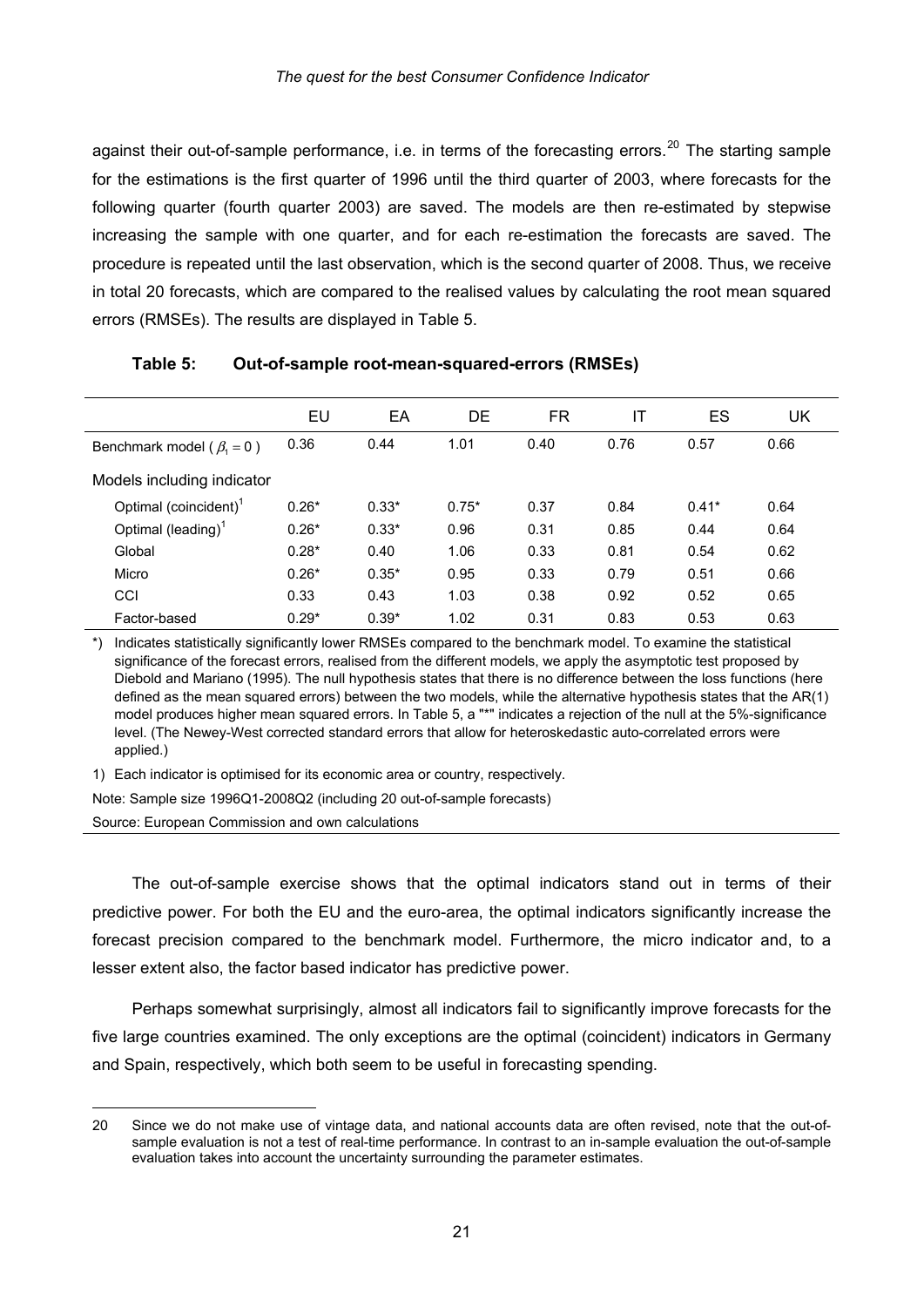#### **6. Concluding remarks**

Using 11 questions included in the EU harmonised consumer questionnaire, it is possible to construct 2 047 different confidence indicators. We search through all these indicators in order to find the indicator that has the highest correlation with private consumption growth. Moreover, we contrast this indicator to the consumer confidence indicator used by the European Commission, and some alternative indicators; also in terms of their predictive power of private consumption. In this context, we test the hypothesis that an indicator based on questions related to the household, rather than the general economy, would prove more informative.

The optimal indicator in both the EU and the euro area turns out to include both micro and macro questions. Thus, in a strict sense, our hypothesis of the superiority of the micro questions cannot be confirmed. In a broader perspective, however, we find that a set of micro questions seems to be more informative of private consumption growth than most combinations where macro questions are included. Reflecting this, the micro indicator performs better in tracking private consumption growth than both the factor based indicator and the CCI, in particular for the euro-area aggregate.

Although the CCI turned out to perform relatively worse than the other indicators, some further investigations needs to be done before modifying it. Our optimal indicator is obviously derived from the historical relationship between the indicator and private consumption growth. As new information will become available the composition of questions in the optimal indicator will almost certainly change. As the optimisation procedure applied is fairly straightforward one may of course up-date the optimal indicator each month when new data arrives. This principle would somehow be analogous to indicators based on extracted factors using the most recent data available. However, a change of indicator may be based not only on historical performance, but also on more principal, and economic, grounds, which speaks in support of the micro indicator.

Our results also underline the large variation across countries. The optimal set of questions included varies considerably and the best indicator derived for the EU and euro area does not in general perform well at the country level. As a consequence, we derive a globally best indicator that ideally should be used for comparisons across countries. This indicator delivers satisfactory correlations compared to the indicators optimised for each country, and it is also well-correlated at the EU and the euro-area levels. In addition, the micro indicator also stands out well across countries, and furthermore, in almost all countries, it is better correlated with household spending than the CCI.

It should be pointed out that consumer sentiment may be considered as measuring something multidimensional and the consumer survey's raison d'être may therefore not only lay in its use as an early indicator of private consumption growth, but has a wider usage (e.g. simply as a measurement of overall consumer confidence). In our view, however, the use of such an indicator is rather unclear, and

22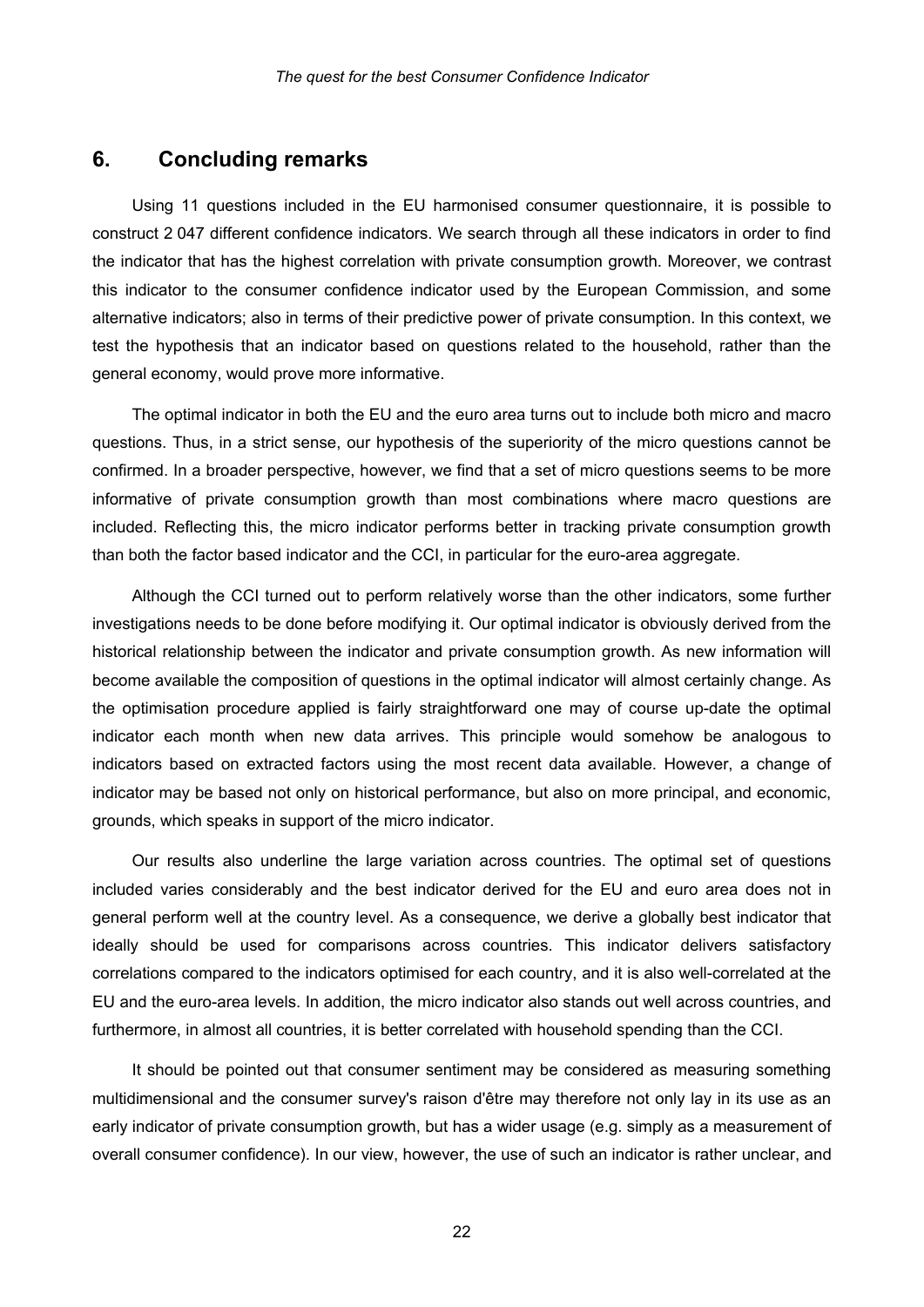we deem that the ability of a consumer confidence indicator to predict developments in private consumption is of superior importance. Also, most previous research has been focussed on consumer confidence indicators ability to predict private consumption growth.<sup>[21](#page-25-0)</sup> Another related aspect, which is left for future research, is to take into account the role of the consumer confidence indicator in the overall Economic Sentiment Indicator (ESI).<sup>[22](#page-25-1)</sup> The optimal indicators we have derived are not necessarily the optimal ones to be included in the ESI.

This raises yet another issue: should use be made of several different "optimal" consumer confidence indicators, which are not necessarily comparable, or is it better to make the trade-offs and select the least "damaging" indicator. Releasing several different consumer confidence indicators certainly comes at a cost in terms of communication and an increased risk of confusion, but making use of only one indicator could restrain the analysis, especially for individual countries, and reduce the predictive power that could be extracted from the EU consumer surveys.

Finally, we would like to stress the importance and usefulness of consumer surveys in general and the EU harmonised survey in particular. Although our analysis seems to show that the confidence indicators are mainly coincident, they still have a significant publication lead and, occasionally, predictive power of private consumption growth. At the EU and euro-area level correlations are in general higher than at country level. The sometimes low correlation at the country level is not a sign of bad survey data, but to a large extent due to erratic quarterly consumption series. Overall, the confidence indicators are an essential complementary tool for analysing underlying economic developments, and in some cases they are the only source of information, e.g. for those countries without publically available quarterly national accounts, but also for those countries that lack data on, for example, disposable income. The Commission's survey programme is hence unique and very valuable when conducting economic surveillance.

-

<span id="page-25-0"></span> $21$  There are exceptions. For instance, Matsuka and Sorbone (1995) choose to look into the relationship between consumer sentiment and general economic fluctuations. Taylor and McNabb (2007) find that consumer survey indicators generally play a significant role in predicting downturns.

<span id="page-25-1"></span><sup>22</sup> The Economic Sentiment Indicator is a composite indicator calculated by the European Commission. It is based on a selection of 15 questions from all sectors covered by the EU Harmonised Programme of Business and Consumer Surveys.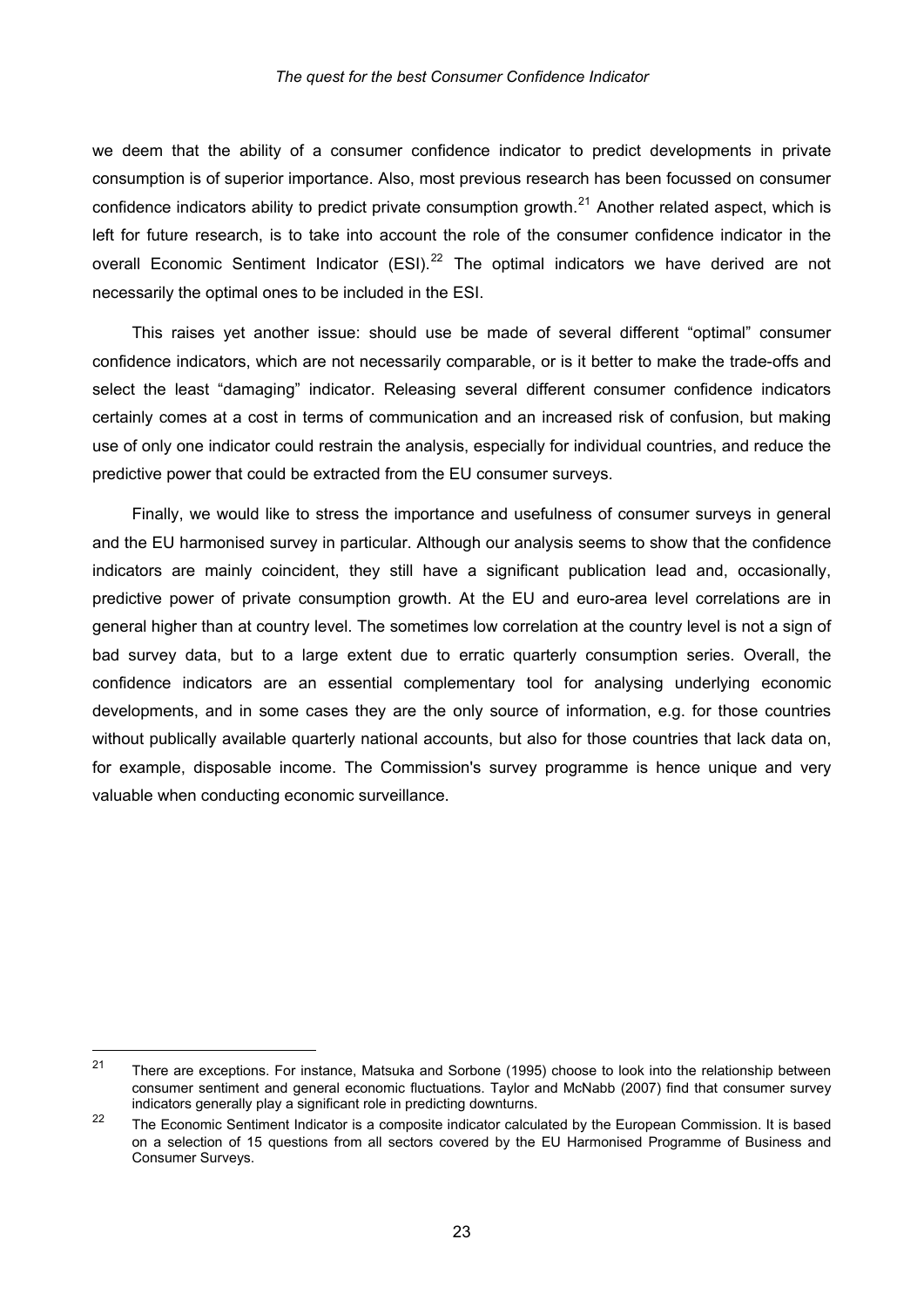#### **References**

Blanchard, O. J. and S. Fischer (1989), "Lectures in macroeconomics", The MIT Press, MA.

- Blanchard, O. J., (1993), "What caused the last recession? Consumption and the recession of 1990-91", American Economic Review, 83 (2), p. 270-274.
- Bram, J and S. Ludvigson (1998), "Does consumer sentiment forecast household expenditure? A sentiment index horse race", FRBNY Economic Policy Review, June.
- Campbell, J. and G. Mankiw (1989), "Consumption, income and interest rates: Reinterpreting the time series evidence", In: Blanchard, O., Fischer, S. (Eds.), NBER Macroeconomic Annual, MIT Press, MA, p. 185-216.
- Carroll, C. D., J. C. Fuhrer and G. D. W Wilcox (1994), "Does consumer sentiment forecast household spending? If so, why?", American Economic Review, 85 (5), p. 1397-1408.
- Dominitz, J. and C. F. Manski (2004), "How should we measure Consumer Confidence", Journal of Economic Perspectives, 18/2, p. 51-66.
- Easaw, J. Z. D. Garratt and S. M. Heravi (2005), "Does consumer sentiment accurately forecast UK household consumption? Are there any comparisons to be made with the US?", Journal of Macroeconomics, 27, p. 517-532.
- Eppright, D. R., N. M. Arguea, W. L. Huth (1998) "Aggregate consumer expectation indexes as indicators of future consumer expenditures", Journal of Economic Psychology 19: p. 215-235.
- European Commission (2007), The Joint Harmonised EU Programme of Business and Consumer Surveys. User Guide, DG ECFIN, Brussels.
- Friedman, M. (1957) "A Theory of the Consumption Function", Princeton University Press, Princeton.
- Gayer, C and J Genet (2006), "Using factor models to construct composite indicators from BCS Data A comparison with European Commission confidence indicators", European Economy, Economic Papers No. 240, January 2006, European Commission, Brussels.
- Gayer, C. (2007), "A fresh look at business cycle synchronisation in the euro area", European Economy. Economic Papers No. 287, October 2007, European Commission, Brussels.
- Goldrian G; J D Lindlbauer and G Nerb (2001), "Evaluation and development of confidence indicators based on harmonised business and consumer surveys ", Economic Papers no 151 (European Commission, Directorate-General for Economic and Financial Affairs), May.
- Hall, R. E. (1978) "Stochastic implications of the Life Cycle-Permanent Income Hypothesis: theory and evidence", Journal of Political Economy, 86(6), p. 971-987.
- Howrey E P (2001), "The Predictive Power of the Index of Consumer Sentiment", Brookings Papers on Economic Activity, vol. 2001, No. 1, p. 175-207.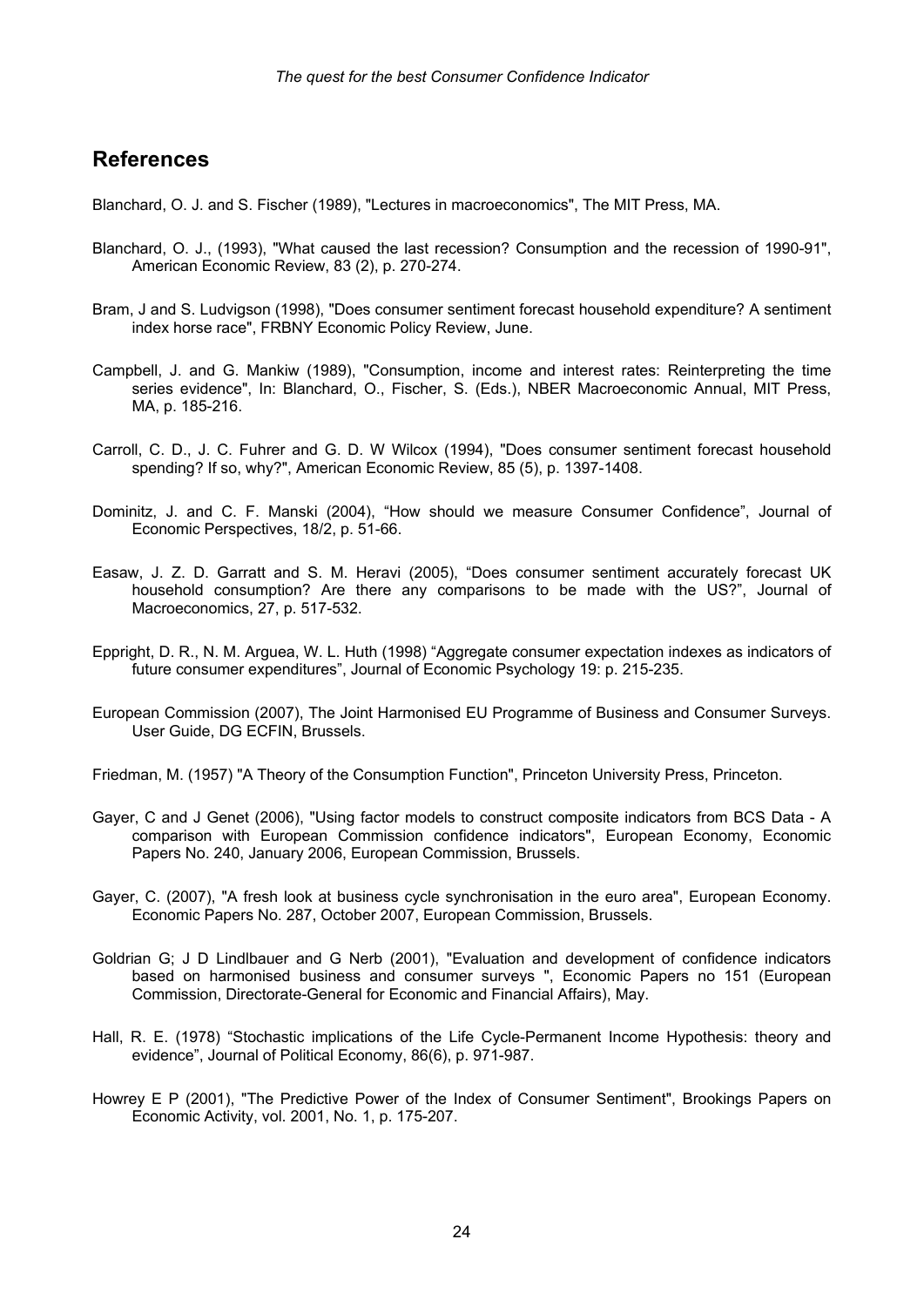- Hymans S H (1970), "Consumer Durable Spending: Explanation and Prediction" Brookings Papers on Economic Activity, vol. 1970, No. 2, p. 173-206.
- Katona G (1968), "Consumer behavior: Theory and findings on expectations and aspirations" Brookings Papers on Economic Activity, 58, p. 19-30.
- Ludvigson S (2004), "Consumer confidence and consumer spending", Journal of Economic Perspectives, 18/2, p. 29-50.
- Madsen J B and M McAleer (2000), "Direct Tests of the Permanent Income Hypothesis under Uncertainty, Inflationary Expectations and Liquidity Constraints", Journal of Macroeconomics, Vol. 22, no. 2, p. 229-252
- Taylor K and R McNabb (2007), "Business Cycles and the Role of Confidence: Evidence for Europe", Oxford Bulletin of Economics and Statistics, 69 (2), p. 185-207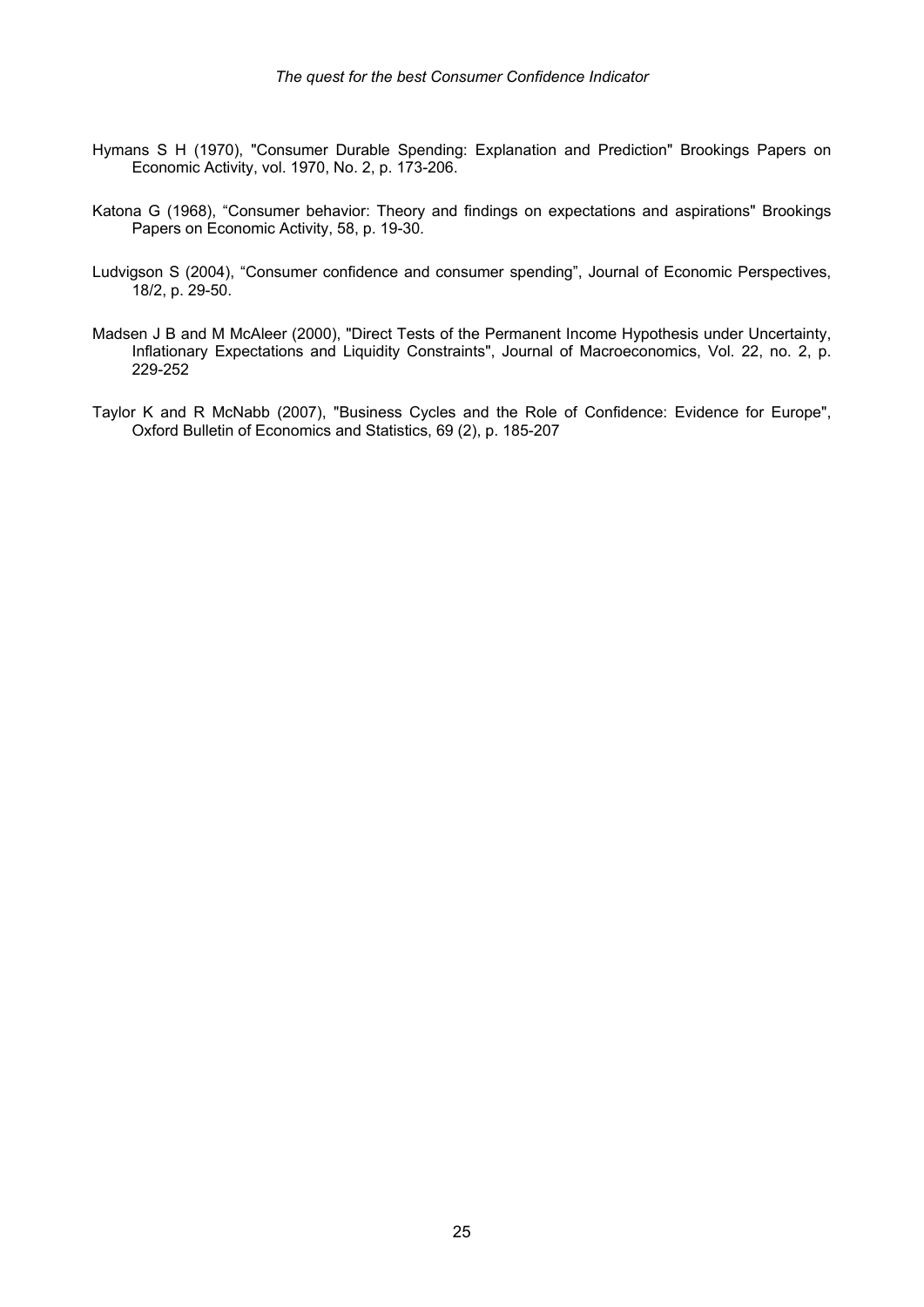### **Appendix**

#### **Consumer survey – Questionnaire (monthly questions)**

- Q1 How has the financial situation of your household changed over the last 12 months? It has...
	- + + got a lot better
	- + got a little better
	- = stayed the same
	- − got a little worse
	- − − got a lot worse
	- N don't know.
- Q2 How do you expect the financial position of your household to change over the next 12 months? It will...
	- + + get a lot better
	- + get a little better
	- = stay the same
	- − get a little worse
	- − − get a lot worse
	- N don't know.
- Q3 How do you think the general economic situation in the country has changed over the past 12 months? It has...
	- + + got a lot better
	- + got a little better
	- = stayed the same
	- − got a little worse
	- − − got a lot worse
	- N don't know.
- Q4 How do you expect the general economic situation in this country to develop over the next 12 months? It will...
	- + + get a lot better
	- + get a little better
	- = stay the same
	- − get a little worse
	- − − get a lot worse
	- N don't know.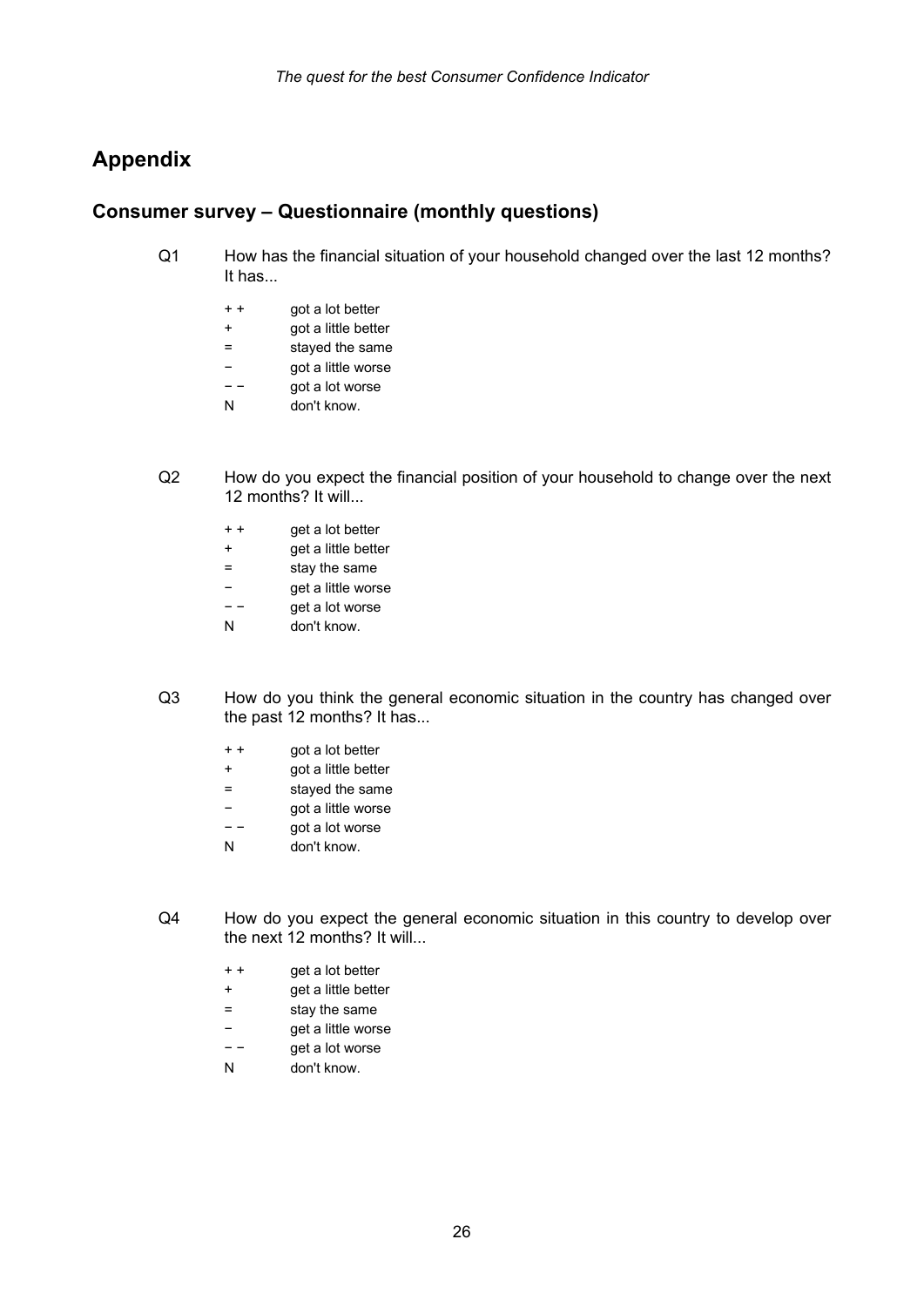- Q5 How do you think that consumer prices have developed over the last 12 months? They have…
	- + + risen a lot
	- + risen moderately
	- = risen slightly
	- − stayed about the same
	- − − fallen
	- N don't know.
- Q6 By comparison with the past 12 months, how do you expect that consumer prices will develop in the next 12 months? They will...
	- + + increase more rapidly
	- + increase at the same rate
	- = increase at a slower rate
	- − stay about the same
	- − − fall
	- N don't know.
- Q7 How do you expect the number of people unemployed in this country to change over the next 12 months? The number will...
	- + + increase sharply
	- + increase slightly
	- = remain the same
	- − fall slightly
	- − − fall sharply
	- N don't know.
- Q8 In view of the general economic situation, do you think that now it is the right moment for people to make major purchases such as furniture, electrical/electronic devices, etc.?
	- + + yes, it is the right moment now
	- = it is neither the right moment nor the wrong moment
	- − − no, it is not the right moment now
	- N don't know.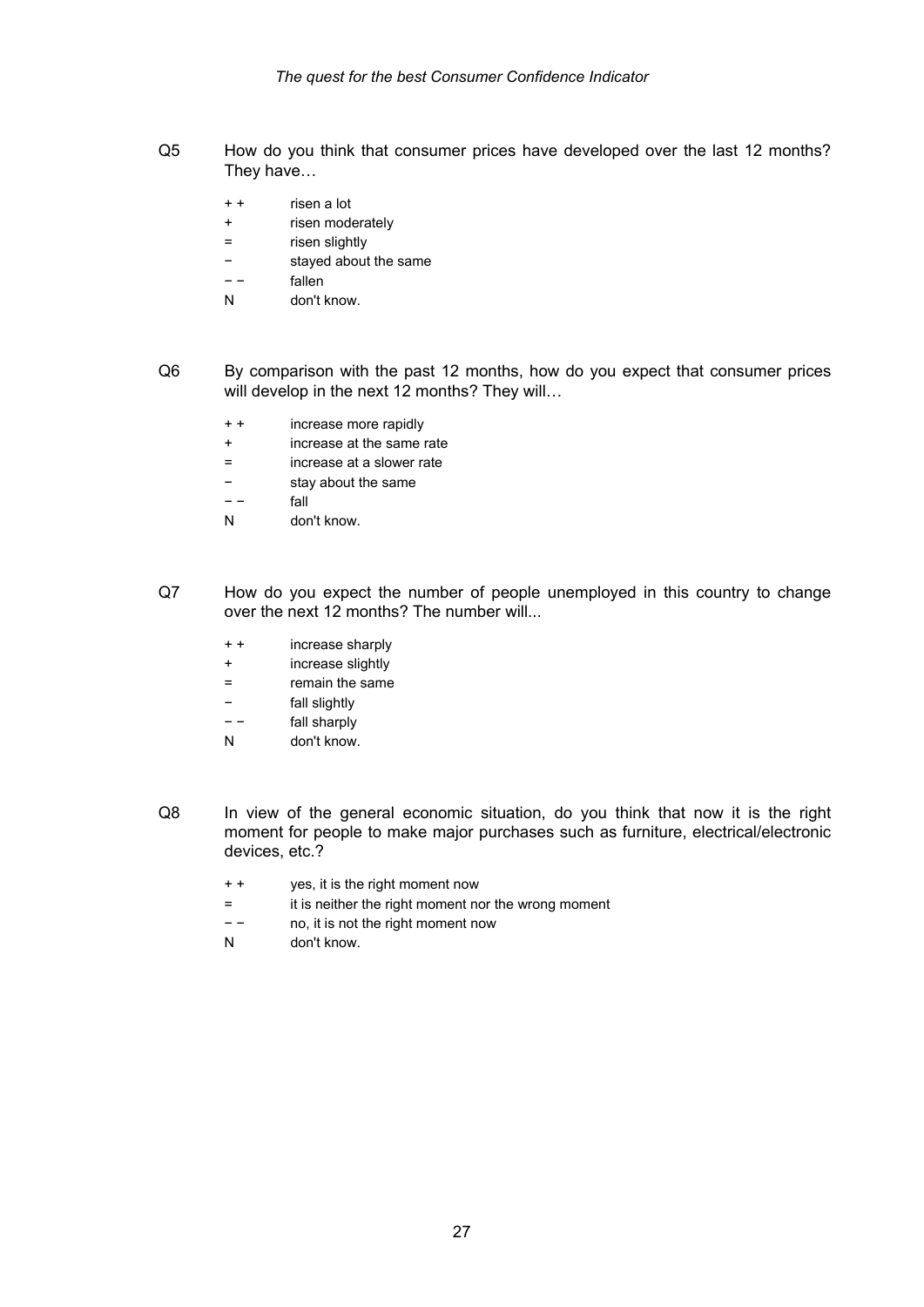- Q9 Compared to the past 12 months, do you expect to spend more or less money on major purchases (furniture, electrical/electronic devices, etc.) over the next 12 months? I will spend…
	- + + much more
	- + a little more
	- = about the same
	- − a little less
	- − − much less
	- N don't know.
- Q10 In view of the general economic situation, do you think that now is...?
	- + + a very good moment to save
	- + a fairly good moment to save
	- not a good moment to save
	- − − a very bad moment to save
	- N don't know.

#### Q11 Over the next 12 months, how likely is it that you save any money?

- + + very likely
- + fairly likely
- − not likely
- − − not at all likely
- N don't know.
- Q12 Which of these statements best describes the current financial situation of your household?
	- + + we are saving a lot
	- + we are saving a little
	- = we are just managing to make ends meet on our income
	- − we are having to draw on our savings
	- − − we are running into debt
	- N don't know.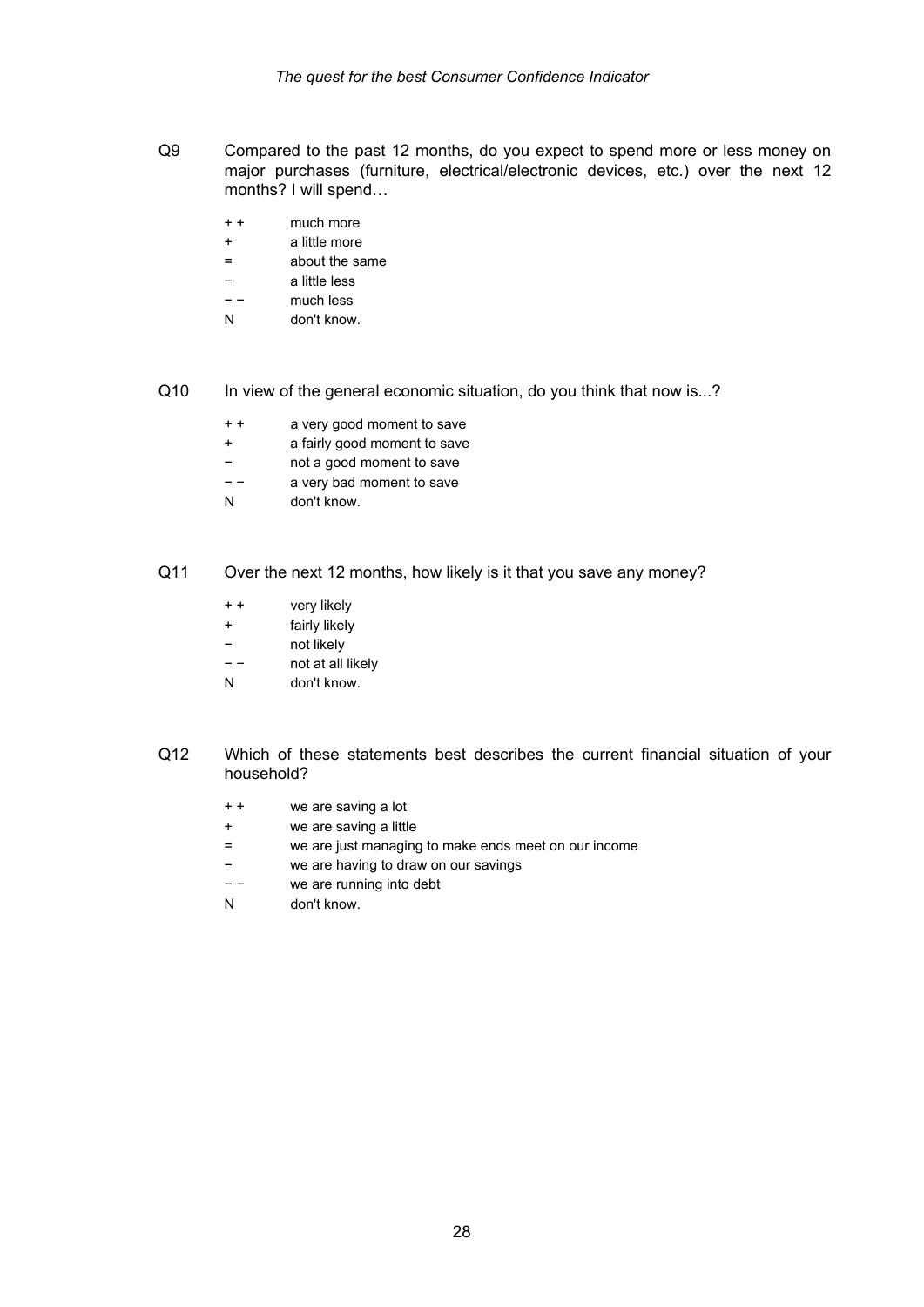| Question       | <b>Type</b> | Standard deviation | Mean    |
|----------------|-------------|--------------------|---------|
| 9              | micro       | 2.3                | $-16.0$ |
| $\overline{2}$ | micro       | 3.4                | $-1.8$  |
| 11             | micro       | 4.3                | $-6.6$  |
| 12             | micro       | 4.6                | 1.8     |
| 1              | micro       | 5.0                | $-9.8$  |
| 10             | macro       | 6.6                | 35.9    |
| 4              | macro       | 8.3                | $-10.9$ |
| 8              | macro       | 9.4                | $-13.0$ |
| 6              | macro       | 9.9                | 22.7    |
| 7              | macro       | 13.4               | $-25.1$ |
| 3              | macro       | 14.4               | $-24.7$ |
| 5              | macro       | 14.6               | 26.8    |

**Table A1: Volatility and averages of balances per question** 

Source: European Commission and own calculations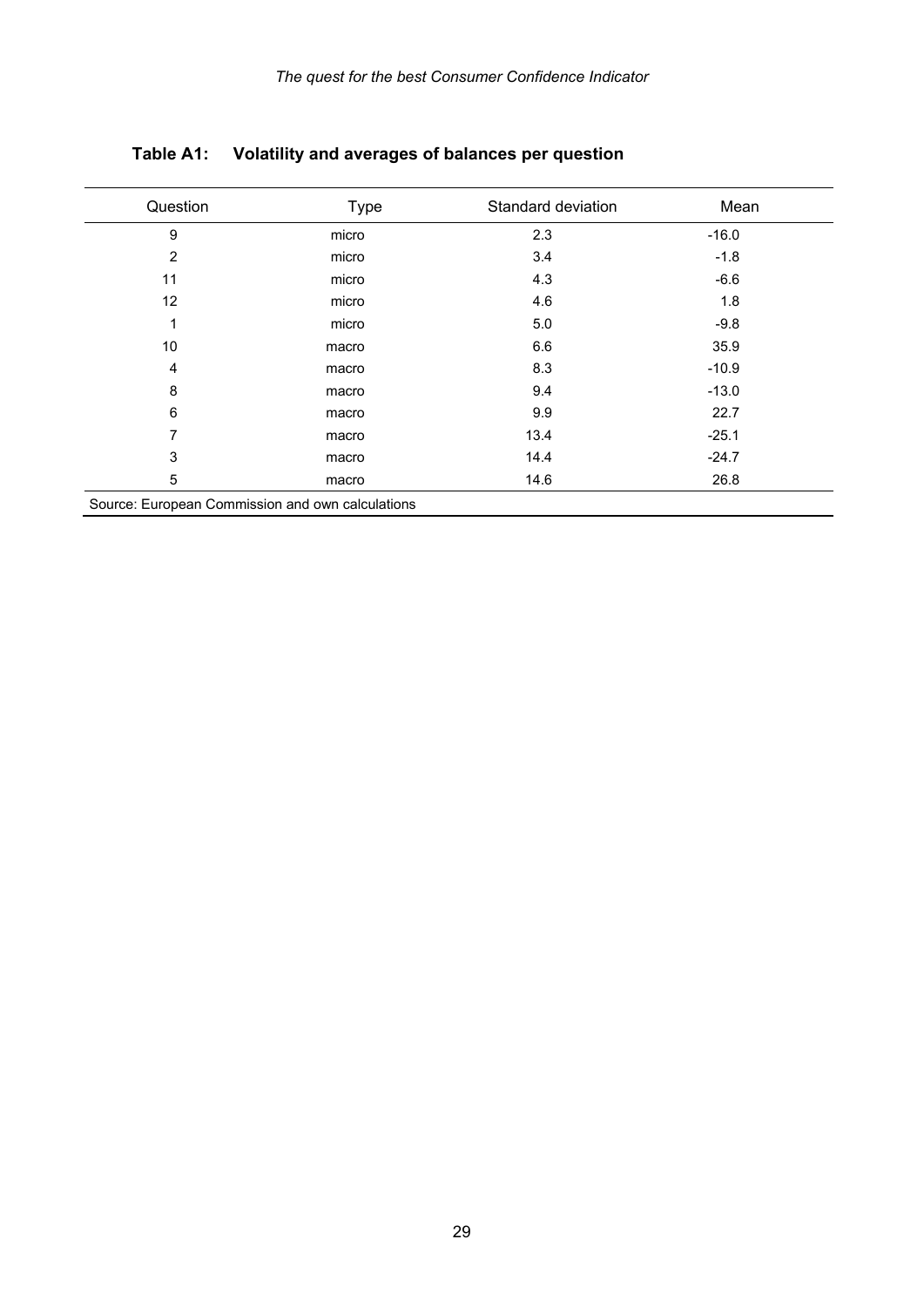| Country   | Min                                              | $25th$ percentile | Median  | 75 <sup>th</sup> Percentile | Max  | Mean    | Skewness |  |  |  |  |
|-----------|--------------------------------------------------|-------------------|---------|-----------------------------|------|---------|----------|--|--|--|--|
| EU        | 0.02                                             | 0.69              | 0.75    | 0.78                        | 0.83 | 0.73    | $-2.06$  |  |  |  |  |
| EA        | 0.13                                             | 0.69              | 0.76    | 0.80                        | 0.86 | 0.74    | $-1.40$  |  |  |  |  |
| <b>BE</b> | $-0.14$                                          | 0.12              | 0.18    | 0.21                        | 0.29 | 0.16    | $-1.03$  |  |  |  |  |
| CZ        | $-0.45$                                          | 0.58              | 0.65    | 0.69                        | 0.79 | 0.62    | $-2.57$  |  |  |  |  |
| DK        | $-0.11$                                          | 0.33              | 0.39    | 0.43                        | 0.53 | 0.37    | $-1.06$  |  |  |  |  |
| DE        | $-0.20$                                          | 0.31              | 0.38    | 0.45                        | 0.69 | 0.38    | $-0.08$  |  |  |  |  |
| EE        | $-0.09$                                          | 0.54              | 0.68    | 0.76                        | 0.86 | 0.64    | $-0.95$  |  |  |  |  |
| IE        | $-0.18$                                          | 0.49              | 0.54    | 0.59                        | 0.72 | 0.53    | $-1.22$  |  |  |  |  |
| ES        | $-0.34$                                          | 0.46              | 0.54    | 0.64                        | 0.82 | 0.54    | $-0.44$  |  |  |  |  |
| <b>FR</b> | $-0.45$                                          | 0.28              | 0.44    | 0.56                        | 0.72 | 0.40    | $-0.93$  |  |  |  |  |
| $\sf IT$  | $-0.16$                                          | 0.51              | 0.58    | 0.63                        | 0.70 | 0.56    | $-1.72$  |  |  |  |  |
| CY        | $-0.63$                                          | $-0.48$           | $-0.43$ | $-0.37$                     | 0.16 | $-0.42$ | 1.10     |  |  |  |  |
| LV        | $-0.46$                                          | 0.39              | 0.69    | 0.85                        | 0.96 | 0.59    | $-0.89$  |  |  |  |  |
| LT        | $-0.22$                                          | 0.82              | 0.86    | 0.89                        | 0.94 | 0.83    | $-3.90$  |  |  |  |  |
| LU        | $-0.15$                                          | 0.34              | 0.43    | 0.52                        | 0.73 | 0.43    | $-0.39$  |  |  |  |  |
| HU        | $-0.25$                                          | 0.78              | 0.82    | 0.84                        | 0.90 | 0.80    | $-3.84$  |  |  |  |  |
| MT        | $-0.09$                                          | 0.07              | 0.12    | 0.17                        | 0.56 | 0.12    | 0.84     |  |  |  |  |
| NL        | $-0.18$                                          | 0.37              | 0.41    | 0.43                        | 0.50 | 0.39    | $-2.17$  |  |  |  |  |
| AT        | $-0.29$                                          | 0.08              | 0.23    | 0.33                        | 0.53 | 0.20    | $-0.51$  |  |  |  |  |
| PL        | $-0.27$                                          | 0.68              | 0.72    | 0.74                        | 0.83 | 0.70    | $-4.93$  |  |  |  |  |
| PT        | $-0.53$                                          | 0.71              | 0.74    | 0.77                        | 0.83 | 0.73    | $-6.04$  |  |  |  |  |
| SI        | $-0.29$                                          | $-0.05$           | 0.02    | 0.08                        | 0.25 | 0.01    | $-0.40$  |  |  |  |  |
| SK        | $-0.58$                                          | 0.66              | 0.70    | 0.72                        | 0.76 | 0.66    | $-4.98$  |  |  |  |  |
| F1        | $-0.35$                                          | $-0.18$           | $-0.06$ | 0.10                        | 0.57 | $-0.03$ | 0.55     |  |  |  |  |
| <b>SE</b> | $-0.20$                                          | 0.46              | 0.54    | 0.59                        | 0.74 | 0.51    | $-1.48$  |  |  |  |  |
| UK        | $-0.03$                                          | 0.46              | 0.53    | 0.58                        | 0.73 | 0.51    | $-1.16$  |  |  |  |  |
|           | Source: European Commission and own calculations |                   |         |                             |      |         |          |  |  |  |  |

**Table A2: Descriptive statistics of the correlations of the 2 047 indicators**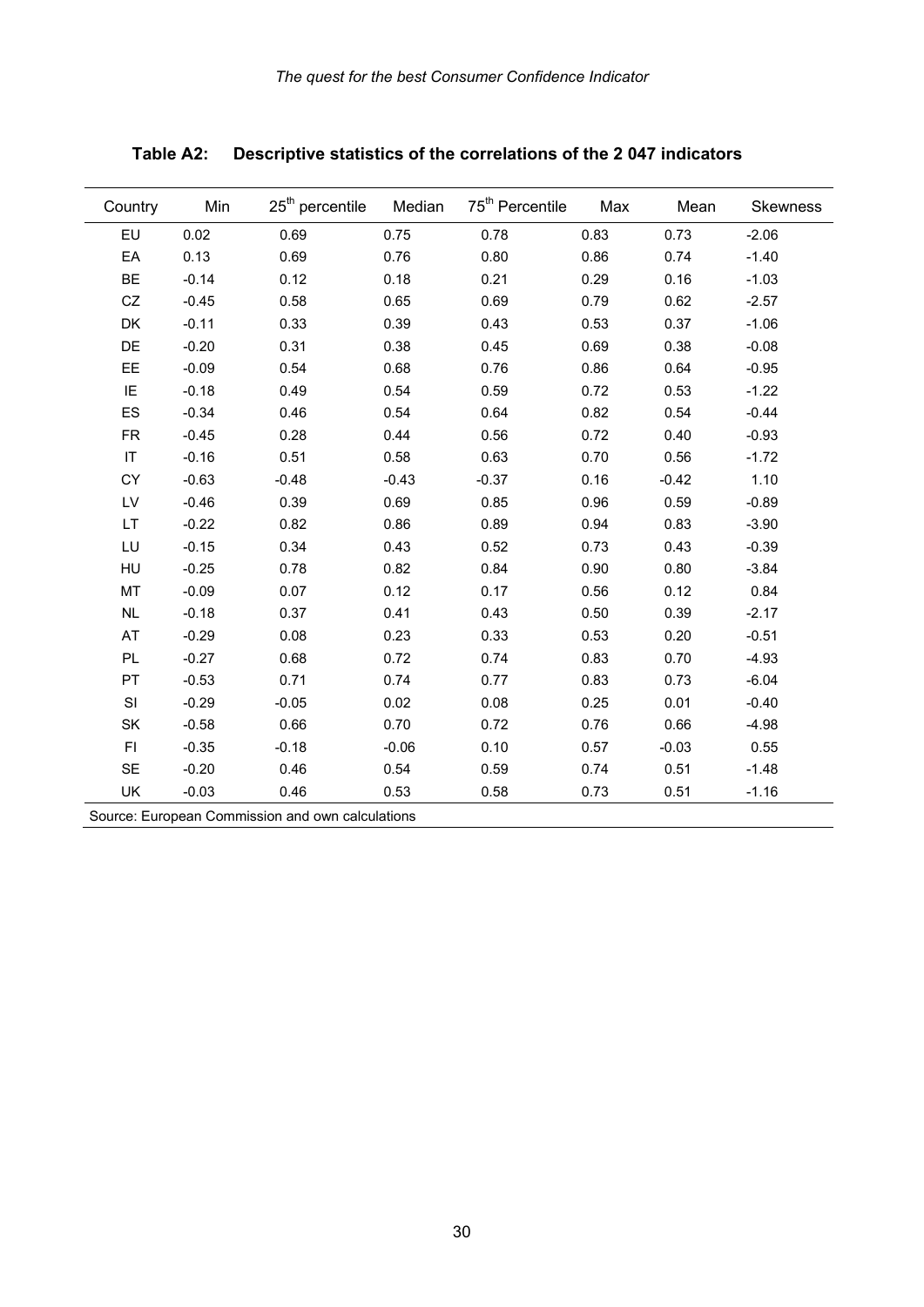

#### Figure A1: Box plots<sup>1</sup> of EU, euro area, and country distributions of 2047 **correlations**

Source: European Commission and own calculations

-0.6

1) The box plot summarises the information from all 2 047 correlations for each country. The box has lines at the lower quartile, median, and upper quartile values. The whiskers are lines extending from each end of the box to show the extent of the rest of the data. Outliers are data with values beyond the ends of the whiskers. If there is no data outside the whisker, a line is placed at the bottom whisker.

EU EA BE CZ DK DE EE IE ES FR IT CY LV LT LU HU MT NL AT PL PT SI SK FI SE UK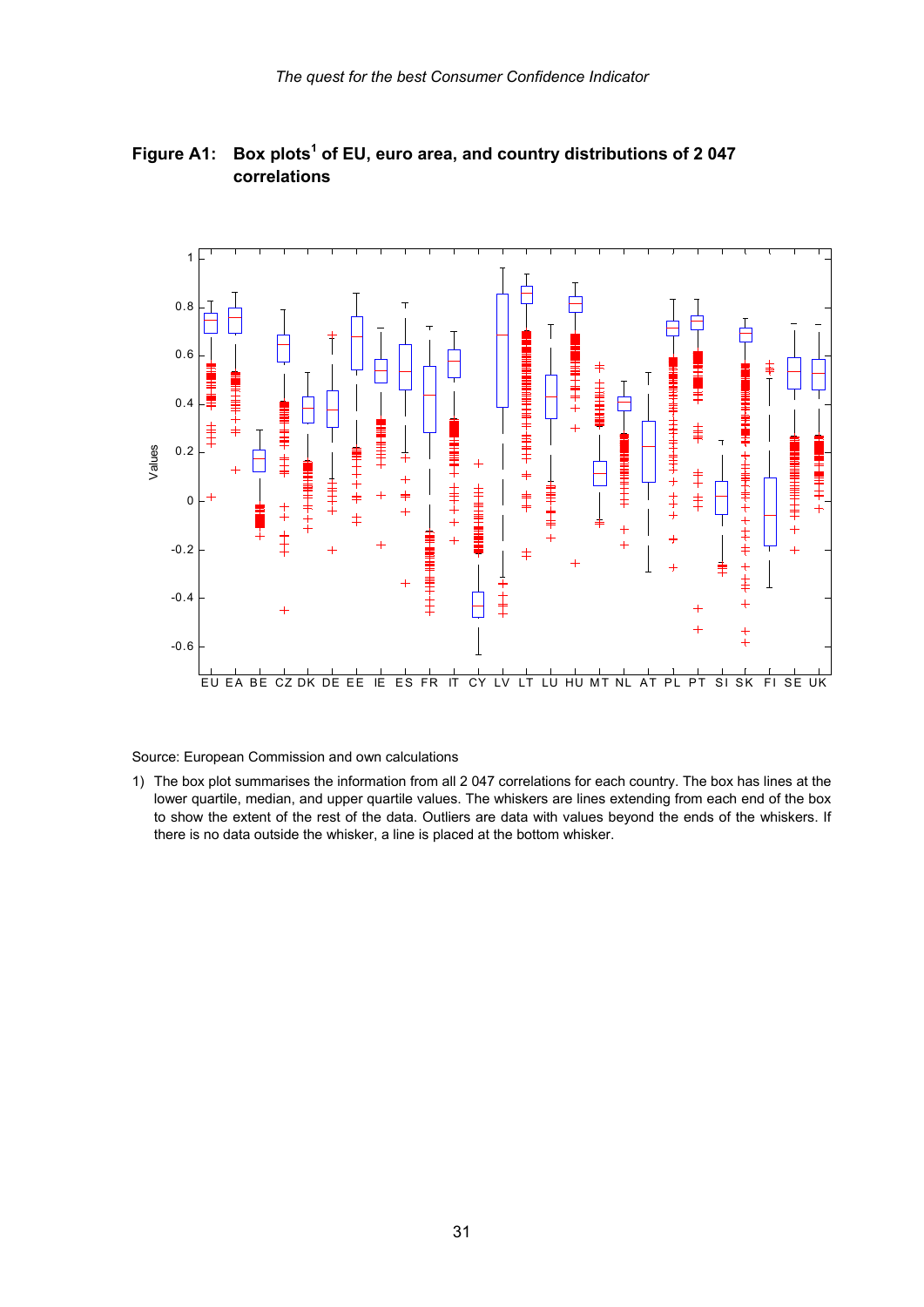